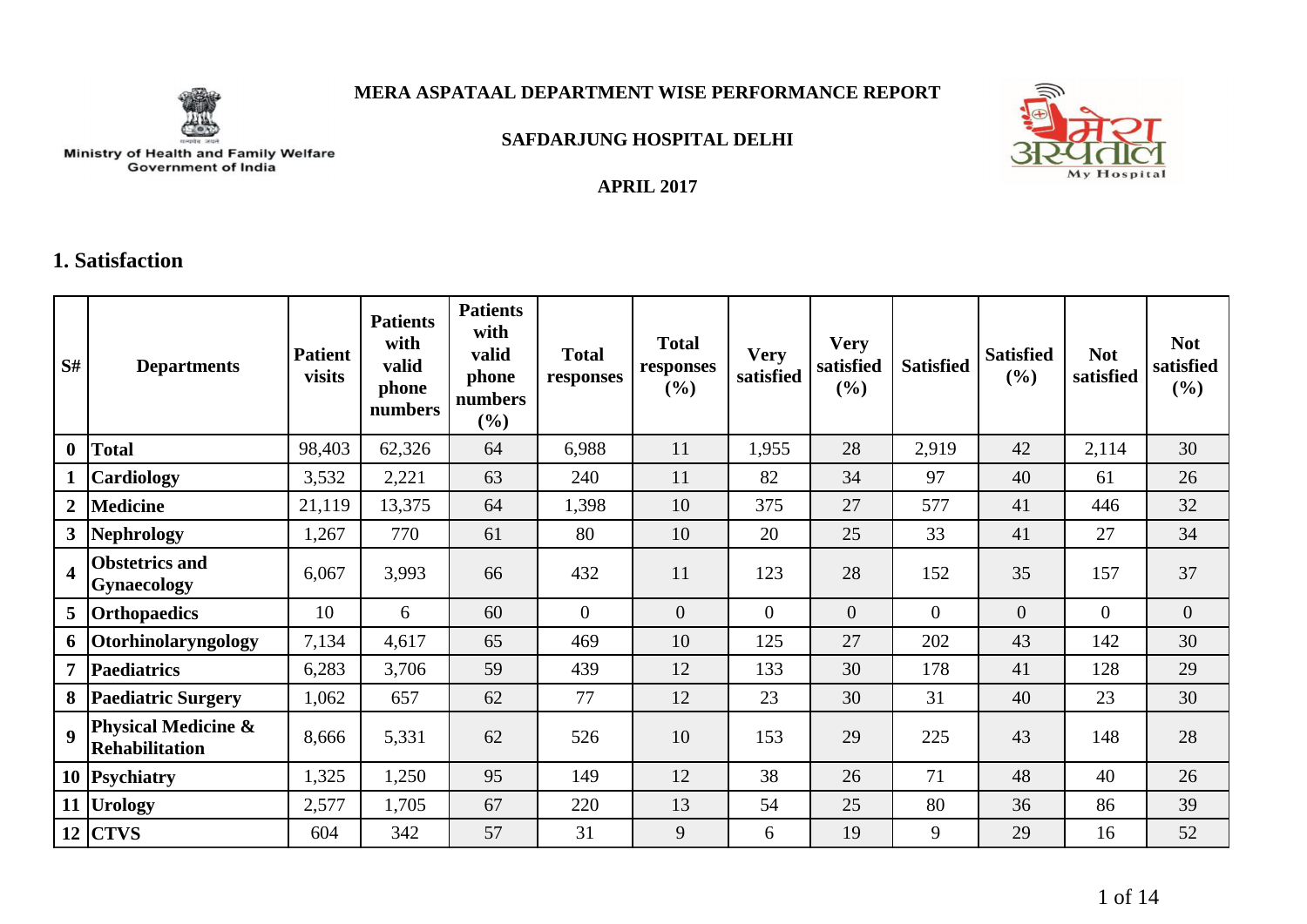| S# | <b>Departments</b>                                          | <b>Patient</b><br>visits | <b>Patients</b><br>withvalid<br>phone<br>numbers | <b>Patients</b><br>withvalid<br>phone<br>numbers<br>(%) | <b>Total</b><br>responses | <b>Total</b><br>responses<br>(%) | <b>Very</b><br>satisfied | <b>Very</b><br>satisfied<br>(%) | <b>Satisfied</b> | <b>Satisfied</b><br>(%) | <b>Not</b><br>satisfied | <b>Not</b><br>satisfied<br>(%) |
|----|-------------------------------------------------------------|--------------------------|--------------------------------------------------|---------------------------------------------------------|---------------------------|----------------------------------|--------------------------|---------------------------------|------------------|-------------------------|-------------------------|--------------------------------|
|    | 13 Endocrinology                                            | 2,619                    | 1,453                                            | 56                                                      | 165                       | 11                               | 38                       | 23                              | 66               | 40                      | 61                      | 37                             |
|    | 14 EYE                                                      | 4,579                    | 2,940                                            | 65                                                      | 328                       | 11                               | 103                      | 31                              | 138              | 42                      | 87                      | 27                             |
|    | $15$ Skin                                                   | 10,103                   | 6,574                                            | 66                                                      | 769                       | 12                               | 205                      | 27                              | 356              | 46                      | 208                     | 27                             |
| 16 | <b>Apex Regional STD</b><br><b>Centre</b>                   | 27                       | $\overline{7}$                                   | 26                                                      | $\mathbf{1}$              | 14                               | $\overline{0}$           | $\overline{0}$                  | $\overline{0}$   | $\overline{0}$          | 1                       | 100                            |
|    | 17 Neurology                                                | 3,536                    | 2,227                                            | 63                                                      | 252                       | 11                               | 64                       | 25                              | 98               | 39                      | 90                      | 36                             |
|    | <b>18 Medical Oncology</b>                                  | 9                        | $\overline{7}$                                   | 78                                                      | $\mathbf{1}$              | 14                               | $\overline{0}$           | $\overline{0}$                  | $\mathbf{1}$     | 100                     | $\overline{0}$          | $\overline{0}$                 |
| 19 | <b>Cancer Surgery</b>                                       | 414                      | 269                                              | 65                                                      | 33                        | 12                               | 11                       | 33                              | 15               | 45                      | $\overline{7}$          | 22                             |
|    | 20 Neuro Surgery                                            | 996                      | 633                                              | 64                                                      | 72                        | 11                               | 18                       | 25                              | 31               | 43                      | 23                      | 32                             |
| 21 | <b>Pulmonary, Critical</b><br><b>Case &amp; Sleep</b>       | 3                        | $\overline{2}$                                   | 67                                                      | $\boldsymbol{0}$          | $\overline{0}$                   | $\overline{0}$           | $\overline{0}$                  | $\overline{0}$   | $\theta$                | $\overline{0}$          | $\overline{0}$                 |
| 22 | <b>Burns, Plastic &amp;</b><br><b>Maxillofacial Surgery</b> | 3                        | 3                                                | 100                                                     | $\overline{0}$            | $\overline{0}$                   | $\overline{0}$           | $\boldsymbol{0}$                | $\overline{0}$   | $\boldsymbol{0}$        | $\mathbf{0}$            | $\boldsymbol{0}$               |
|    | 23 Palliative Pain Clinic                                   | 38                       | 6                                                | 16                                                      | $\overline{0}$            | $\overline{0}$                   | $\overline{0}$           | $\overline{0}$                  | $\overline{0}$   | $\theta$                | $\overline{0}$          | $\overline{0}$                 |
|    | 24 General Surgery                                          | 8,021                    | 5,086                                            | 64                                                      | 578                       | 11                               | 157                      | 27                              | 249              | 43                      | 172                     | 30                             |
|    | 25 Radiotherapy                                             | 854                      | 166                                              | 20                                                      | 23                        | 14                               | 13                       | 57                              | 8                | 35                      | $\overline{2}$          | 8                              |
|    | $26$ Dept-41                                                | 3                        | $\mathbf{2}$                                     | 67                                                      | $\overline{0}$            | $\Omega$                         | $\overline{0}$           | $\overline{0}$                  | $\boldsymbol{0}$ | $\overline{0}$          | $\Omega$                | $\overline{0}$                 |
|    | $27$ Dept-60                                                |                          | $\mathbf{1}$                                     | 100                                                     | $\mathbf{1}$              | 100                              | $\mathbf{1}$             | 100                             | $\overline{0}$   | $\theta$                | $\Omega$                | $\overline{0}$                 |
|    | 28   Dept-87                                                | 7,541                    | 4,974                                            | 66                                                      | 704                       | 14                               | 213                      | 30                              | 302              | 43                      | 189                     | 27                             |
|    | $29$ Dept-88                                                | $\overline{7}$           | $\overline{0}$                                   | $\overline{0}$                                          | $\boldsymbol{0}$          | $\overline{0}$                   | $\boldsymbol{0}$         | $\boldsymbol{0}$                | $\boldsymbol{0}$ | $\boldsymbol{0}$        | $\overline{0}$          | $\boldsymbol{0}$               |
|    | 30 Dept-91                                                  | 3                        | 3                                                | 100                                                     | $\boldsymbol{0}$          | $\boldsymbol{0}$                 | $\boldsymbol{0}$         | $\boldsymbol{0}$                | $\boldsymbol{0}$ | $\boldsymbol{0}$        | $\boldsymbol{0}$        | $\boldsymbol{0}$               |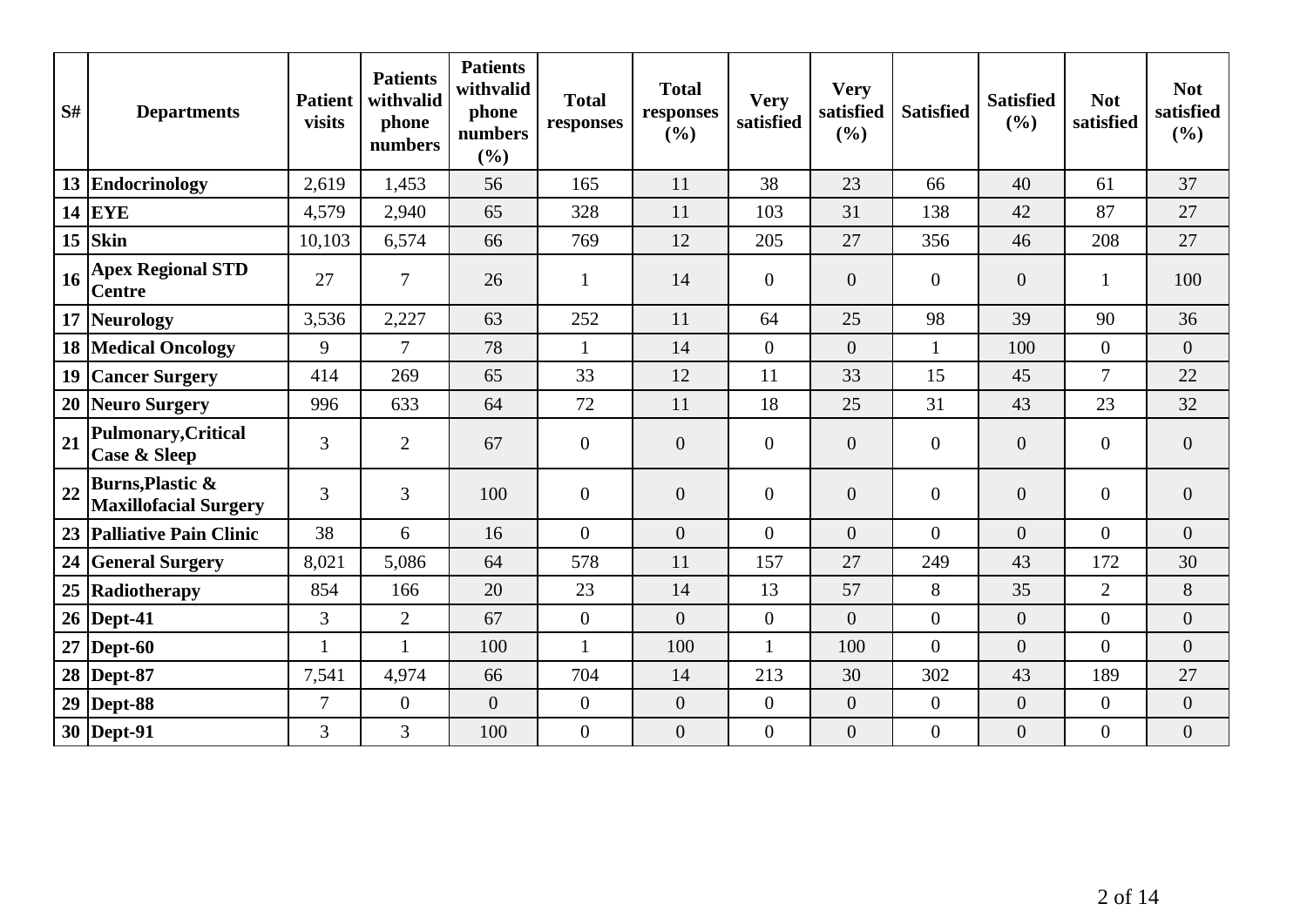# **2. Reasons for Dissatisfaction (Overall)**

| S#               | <b>Departments</b>                           | <b>Total</b><br>responses for<br>dissatisfaction | <b>Staff</b><br>behaviour | <b>Staff</b><br>behaviour<br>(%) | <b>Cleanliness</b> | <b>Cleanliness</b><br>(%) | Cost of<br>treatment | Cost of<br>treatment<br>(%) | <b>Quality</b><br>of<br>treatment | Quality<br><b>of</b><br>treatment   reasons<br>(%) | <b>Other</b>     | <b>Other</b><br>reasons<br>(%) |
|------------------|----------------------------------------------|--------------------------------------------------|---------------------------|----------------------------------|--------------------|---------------------------|----------------------|-----------------------------|-----------------------------------|----------------------------------------------------|------------------|--------------------------------|
| $\boldsymbol{0}$ | <b>Total</b>                                 | 1,853                                            | 624                       | 34                               | 245                | 13                        | 251                  | 14                          | 200                               | 11                                                 | 533              | 28                             |
|                  | <b>Cardiology</b>                            | 56                                               | 21                        | 38                               | $\overline{3}$     | 5                         | 10                   | 18                          | $\overline{7}$                    | 13                                                 | 15               | 26                             |
| $\overline{2}$   | <b>Medicine</b>                              | 390                                              | 122                       | 31                               | 54                 | 14                        | 51                   | 13                          | 47                                | 12                                                 | 116              | 30                             |
| 3                | Nephrology                                   | 23                                               | 6                         | 26                               | 5                  | 22                        | $\overline{2}$       | 9                           | $\overline{4}$                    | 17                                                 | 6                | 26                             |
| 4                | <b>Obstetrics and</b><br>Gynaecology         | 142                                              | 51                        | 36                               | 23                 | 16                        | 16                   | 11                          | 19                                | 13                                                 | 33               | 24                             |
| 5                | Orthopaedics                                 | $\overline{0}$                                   | $\overline{0}$            | $\overline{0}$                   | $\overline{0}$     | $\overline{0}$            | $\overline{0}$       | $\overline{0}$              | $\overline{0}$                    | $\overline{0}$                                     | $\overline{0}$   | $\overline{0}$                 |
| 6                | Otorhinolaryngology                          | 101                                              | 28                        | 28                               | 6                  | 6                         | 24                   | 24                          | 13                                | 13                                                 | 30               | 29                             |
| 7                | Paediatrics                                  | 109                                              | 41                        | 38                               | 14                 | 13                        | 13                   | 12                          | 9                                 | 8                                                  | 32               | 29                             |
| 8                | <b>Paediatric Surgery</b>                    | 19                                               | 9                         | 47                               | $\mathbf{1}$       | 5                         | $\mathbf{1}$         | 5                           | $\overline{0}$                    | $\overline{0}$                                     | 8                | 43                             |
| 9                | Physical Medicine &<br><b>Rehabilitation</b> | 123                                              | 39                        | 32                               | 26                 | 21                        | 13                   | 11                          | 11                                | 9                                                  | 34               | 27                             |
|                  | 10 Psychiatry                                | 32                                               | 16                        | 50                               | $\mathbf{1}$       | $\overline{3}$            | $\overline{4}$       | 13                          | $\overline{2}$                    | 6                                                  | 9                | 28                             |
|                  | 11 Urology                                   | 82                                               | 26                        | 32                               | 8                  | 10                        | 19                   | 23                          | 8                                 | 10                                                 | 21               | 25                             |
| 12               | <b>CTVS</b>                                  | 12                                               | 5                         | 42                               | $\mathbf{1}$       | 8                         | $\overline{2}$       | 17                          | $\overline{2}$                    | 17                                                 | $\overline{2}$   | 16                             |
|                  | 13 Endocrinology                             | 57                                               | 19                        | 33                               | 5                  | 9                         | 6                    | 11                          | 6                                 | 11                                                 | 21               | 36                             |
|                  | $14$ EYE                                     | 69                                               | 24                        | 35                               | 11                 | 16                        | 6                    | 9                           | $\overline{2}$                    | 3                                                  | 26               | 37                             |
|                  | $15$ Skin                                    | 188                                              | 56                        | 30                               | 26                 | 14                        | 23                   | 12                          | 21                                | 11                                                 | 62               | 33                             |
| 16               | <b>Apex Regional STD</b><br><b>Centre</b>    | $\mathbf{1}$                                     | 1                         | 100                              | $\overline{0}$     | $\boldsymbol{0}$          | $\overline{0}$       | $\boldsymbol{0}$            | $\overline{0}$                    | $\overline{0}$                                     | $\boldsymbol{0}$ | $\overline{0}$                 |
|                  | 17 Neurology                                 | 83                                               | 26                        | 31                               | 12                 | 14                        | 10                   | 12                          | 12                                | 14                                                 | 23               | 29                             |
|                  | 18 Medical Oncology                          | $\overline{0}$                                   | $\boldsymbol{0}$          | $\boldsymbol{0}$                 | $\overline{0}$     | $\boldsymbol{0}$          | $\overline{0}$       | $\boldsymbol{0}$            | $\boldsymbol{0}$                  | $\boldsymbol{0}$                                   | $\boldsymbol{0}$ | $\boldsymbol{0}$               |
|                  | 19 Cancer Surgery                            | $\overline{7}$                                   | $\mathbf{1}$              | 14                               | 1                  | 14                        | $\mathbf{1}$         | 14                          | $\boldsymbol{0}$                  | $\overline{0}$                                     | $\overline{4}$   | 58                             |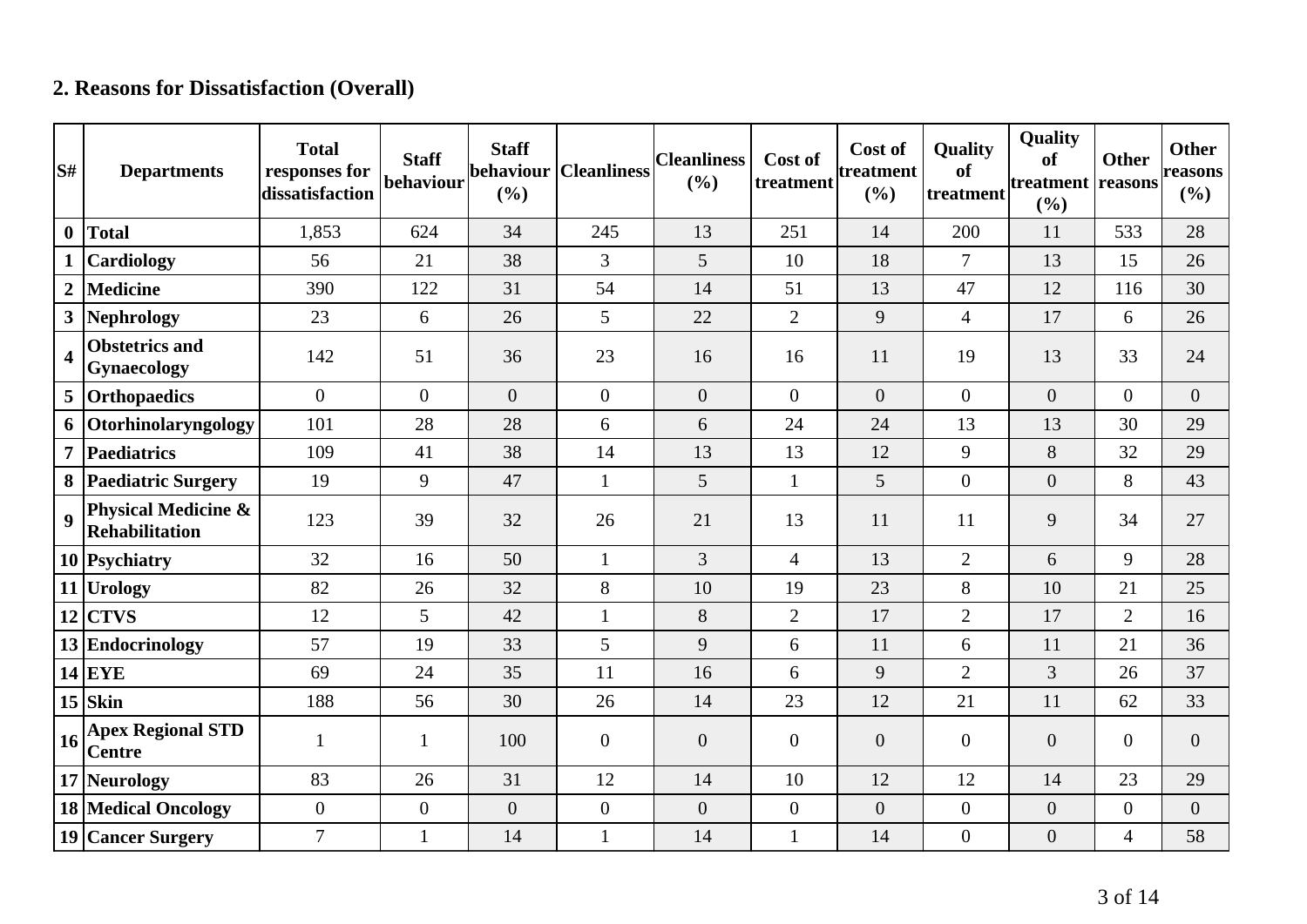| $\mathbf{S}$ # | <b>Departments</b>                                 | <b>Total</b><br>responses for<br>dissatisfaction | <b>Staff</b><br> behaviour | <b>Staff</b><br>$(\%)$ | behaviour   Cleanliness | <b>Cleanliness</b><br>(%) | Cost of<br> treatment | Cost of<br>treatment<br>(%) | <b>Quality</b><br>of<br>treatment | Quality<br>of<br> treatment  <br>$($ %) | <b>Other</b><br>reasons | <b>Other</b><br><b>reasons</b><br>$(\%)$ |
|----------------|----------------------------------------------------|--------------------------------------------------|----------------------------|------------------------|-------------------------|---------------------------|-----------------------|-----------------------------|-----------------------------------|-----------------------------------------|-------------------------|------------------------------------------|
|                | 20 Neuro Surgery                                   | 20                                               | 11                         | 55                     | $\overline{2}$          | 10                        |                       | 5                           |                                   | 5                                       | 5                       | 25                                       |
| 21             | Pulmonary, Critical<br>Case & Sleep                | $\theta$                                         | $\boldsymbol{0}$           | $\boldsymbol{0}$       | $\overline{0}$          | $\boldsymbol{0}$          | $\overline{0}$        | $\boldsymbol{0}$            | $\overline{0}$                    | $\boldsymbol{0}$                        | $\overline{0}$          | $\theta$                                 |
|                | Burns, Plastic $\&$<br>22 Maxillofacial<br>Surgery | $\theta$                                         | $\overline{0}$             | $\overline{0}$         | $\overline{0}$          | $\overline{0}$            | $\overline{0}$        | $\overline{0}$              | $\overline{0}$                    | $\boldsymbol{0}$                        | $\overline{0}$          | $\Omega$                                 |
|                | 23 Palliative Pain Clinic                          | $\Omega$                                         | $\overline{0}$             | $\overline{0}$         | $\overline{0}$          | $\overline{0}$            | $\overline{0}$        | $\overline{0}$              | $\overline{0}$                    | $\overline{0}$                          | $\overline{0}$          | $\overline{0}$                           |
|                | 24 General Surgery                                 | 165                                              | 52                         | 32                     | 22                      | 13                        | 26                    | 16                          | 20                                | 12                                      | 45                      | 27                                       |
|                | 25 Radiotherapy                                    |                                                  | $\overline{0}$             | $\overline{0}$         | $\overline{0}$          | $\overline{0}$            | $\overline{0}$        | $\overline{0}$              |                                   | 100                                     | $\overline{0}$          | $\overline{0}$                           |
|                | $26$ Dept-41                                       | $\theta$                                         | $\overline{0}$             | $\overline{0}$         | $\overline{0}$          | $\overline{0}$            | $\overline{0}$        | $\overline{0}$              | $\overline{0}$                    | $\overline{0}$                          | $\overline{0}$          | $\overline{0}$                           |
|                | $27$ Dept-60                                       | $\overline{0}$                                   | $\mathbf{0}$               | $\overline{0}$         | $\overline{0}$          | $\overline{0}$            | $\overline{0}$        | $\overline{0}$              | $\overline{0}$                    | $\overline{0}$                          | $\overline{0}$          | $\overline{0}$                           |
|                | 28 Dept-87                                         | 173                                              | 70                         | 40                     | 24                      | 14                        | 23                    | 13                          | 15                                | 9                                       | 41                      | 24                                       |
|                | $29$ Dept-88                                       | $\overline{0}$                                   | $\overline{0}$             | $\overline{0}$         | $\overline{0}$          | $\overline{0}$            | $\overline{0}$        | $\overline{0}$              | $\overline{0}$                    | $\theta$                                | $\overline{0}$          | $\overline{0}$                           |
|                | $30$ Dept-91                                       | $\Omega$                                         | $\overline{0}$             | $\overline{0}$         | $\overline{0}$          | $\overline{0}$            | $\overline{0}$        | $\overline{0}$              | $\overline{0}$                    | $\mathbf{0}$                            | $\overline{0}$          | $\overline{0}$                           |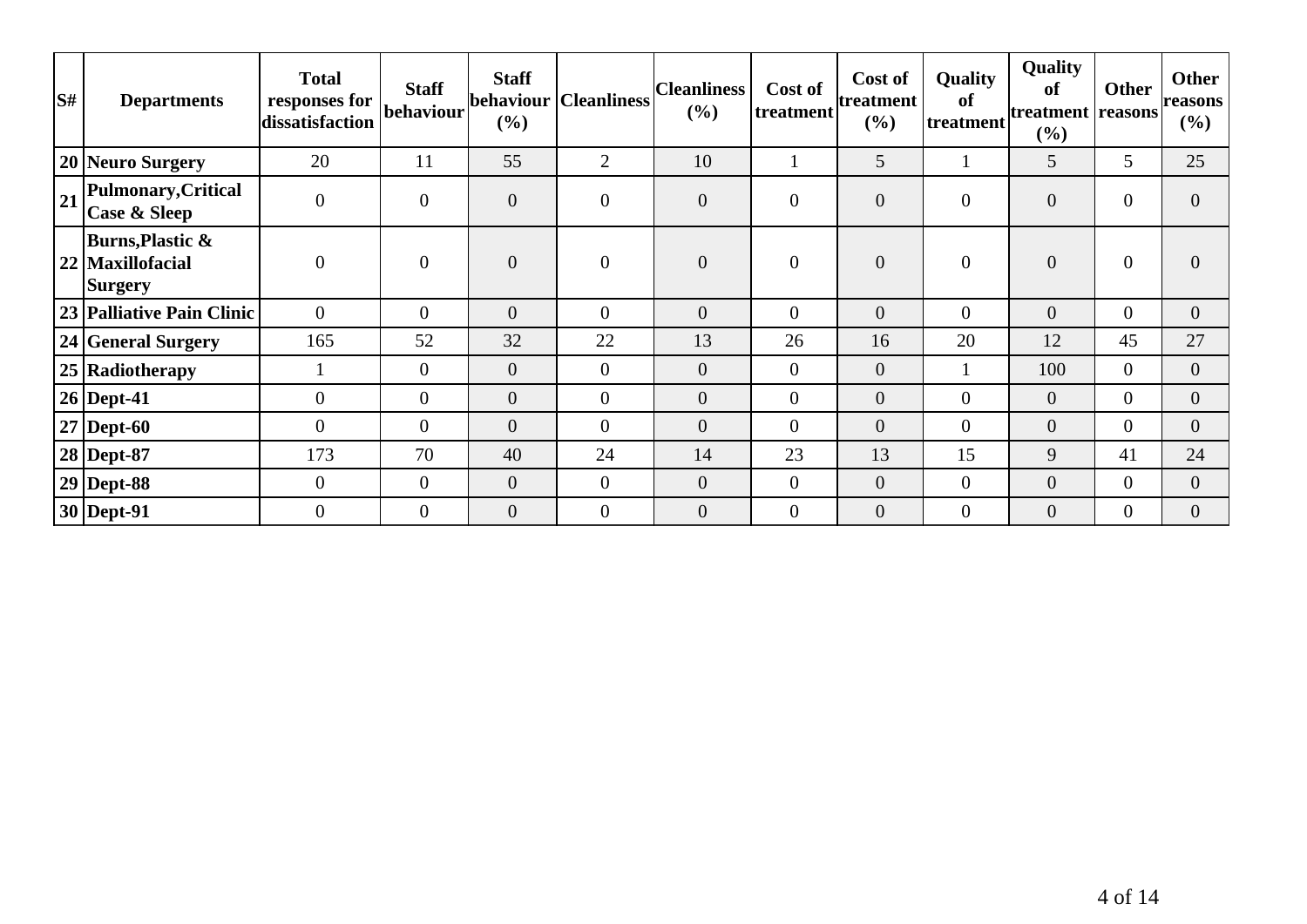# **3. Reasons for Dissatisfaction (Drill Down)**

## **3.1 Staff Behaviour**

| S#                      | <b>Departments</b>                           | <b>Total</b><br>responses for<br>dissatisfaction Doctor<br>with staff<br>behaviour |                | <b>Doctor</b><br>(%) | <b>Nurse</b>     | <b>Nurse</b><br>(%) | Laboratory/X-<br>Ray<br>technician | aboratory/X-<br>Ray<br>technician<br>(%) | Pharmacist       | <b>Pharmacist Ward</b><br>(%) | boy            | <b>Ward</b><br>boy<br>(%) | Other<br><b>Staff</b> | <b>Other</b><br><b>Staff</b><br>(%) |
|-------------------------|----------------------------------------------|------------------------------------------------------------------------------------|----------------|----------------------|------------------|---------------------|------------------------------------|------------------------------------------|------------------|-------------------------------|----------------|---------------------------|-----------------------|-------------------------------------|
| $\boldsymbol{0}$        | Total                                        | 600                                                                                | 224            | 37                   | 73               | 12                  | 84                                 | 14                                       | 27               | 5                             | 43             | $\overline{7}$            | 149                   | 25                                  |
|                         | <b>Cardiology</b>                            | 19                                                                                 | 6              | 32                   | $\overline{0}$   | $\overline{0}$      | $\mathbf{2}$                       | 11                                       | $\overline{4}$   | 21                            | $\overline{2}$ | 11                        | 5                     | 25                                  |
| $\boldsymbol{2}$        | <b>Medicine</b>                              | 116                                                                                | 43             | 37                   | 9                | 8                   | 22                                 | 19                                       | 5                | $\overline{4}$                | 10             | 9                         | 27                    | 23                                  |
| 3                       | Nephrology                                   | 5                                                                                  | $\overline{4}$ | 80                   | $\boldsymbol{0}$ | $\overline{0}$      | $\boldsymbol{0}$                   | $\boldsymbol{0}$                         | $\mathbf{1}$     | 20                            | $\overline{0}$ | $\overline{0}$            | $\overline{0}$        | $\overline{0}$                      |
| $\overline{\mathbf{4}}$ | <b>Obstetrics and</b><br>Gynaecology         | 45                                                                                 | 17             | 38                   | 7                | 16                  | 8                                  | 18                                       | $\overline{0}$   | $\boldsymbol{0}$              | 3              | $\overline{7}$            | 10                    | 21                                  |
|                         | 5 Orthopaedics                               | $\mathbf{0}$                                                                       | $\overline{0}$ | $\Omega$             | $\Omega$         | $\Omega$            | $\boldsymbol{0}$                   | $\overline{0}$                           | $\overline{0}$   | $\overline{0}$                | $\overline{0}$ | $\overline{0}$            | $\overline{0}$        | $\overline{0}$                      |
|                         | 6 Otorhinolaryngology                        | 20                                                                                 | $\overline{7}$ | 35                   | $\overline{2}$   | 10                  | $\overline{4}$                     | 20                                       | $\mathbf{1}$     | 5                             |                | 5                         | 5                     | 25                                  |
| $\overline{7}$          | Paediatrics                                  | 41                                                                                 | 14             | 34                   | 5                | 12                  | 5                                  | 12                                       | $\boldsymbol{0}$ | $\boldsymbol{0}$              | $\overline{4}$ | 10                        | 13                    | 32                                  |
|                         | 8 Paediatric Surgery                         | 8                                                                                  | $\overline{2}$ | 25                   | 4                | 50                  | $\mathbf{2}$                       | 25                                       | $\boldsymbol{0}$ | $\boldsymbol{0}$              | $\mathbf{0}$   | $\overline{0}$            | $\overline{0}$        | $\overline{0}$                      |
| $\boldsymbol{9}$        | <b>Physical Medicine</b><br>& Rehabilitation | 30                                                                                 | 9              | 30                   | 3                | 10                  | 5                                  | 17                                       | $\overline{2}$   | $\tau$                        | $\overline{2}$ | $\overline{7}$            | 9                     | 29                                  |
|                         | 10 Psychiatry                                | 17                                                                                 | $\overline{7}$ | 41                   | $\overline{2}$   | 12                  | $\mathbf{1}$                       | 6                                        | 3                | 18                            |                | 6                         | 3                     | 17                                  |
|                         | 11 Urology                                   | 23                                                                                 | 12             | 52                   | $\overline{2}$   | 9                   | $\boldsymbol{0}$                   | $\boldsymbol{0}$                         |                  | $\overline{4}$                | 3              | 13                        | 5                     | 22                                  |
|                         | $12$ CTVS                                    | $\overline{4}$                                                                     | $\mathbf{1}$   | 25                   | 1                | 25                  | $\boldsymbol{0}$                   | $\overline{0}$                           | $\boldsymbol{0}$ | $\overline{0}$                | 1              | 25                        | $\mathbf{1}$          | 25                                  |
|                         | 13 Endocrinology                             | 24                                                                                 | 5              | 21                   | $\overline{2}$   | 8                   | $\overline{2}$                     | 8                                        | 1                | $\overline{4}$                | $\overline{2}$ | 8                         | 12                    | 51                                  |
|                         | $14$ EYE                                     | 22                                                                                 | 11             | 50                   | $\overline{3}$   | 14                  | $\overline{4}$                     | 18                                       | $\boldsymbol{0}$ | $\boldsymbol{0}$              | $\overline{2}$ | 9                         | $\overline{2}$        | 9                                   |
|                         | $15$ Skin                                    | 58                                                                                 | 19             | 33                   | 6                | 10                  | $\overline{7}$                     | 12                                       | 3                | 5                             | 3              | $\overline{5}$            | 20                    | 35                                  |
| 16                      | <b>Apex Regional STD</b><br><b>Centre</b>    | $\mathbf{1}$                                                                       | $\overline{0}$ | $\overline{0}$       | 1                | 100                 | $\boldsymbol{0}$                   | $\overline{0}$                           | $\overline{0}$   | $\overline{0}$                | $\overline{0}$ | $\overline{0}$            | $\overline{0}$        | $\overline{0}$                      |
|                         | 17 Neurology                                 | 31                                                                                 | 7              | 23                   | 6                | 19                  | 6                                  | 19                                       | 3                | 10                            | $\overline{2}$ | 6                         | 7                     | 23                                  |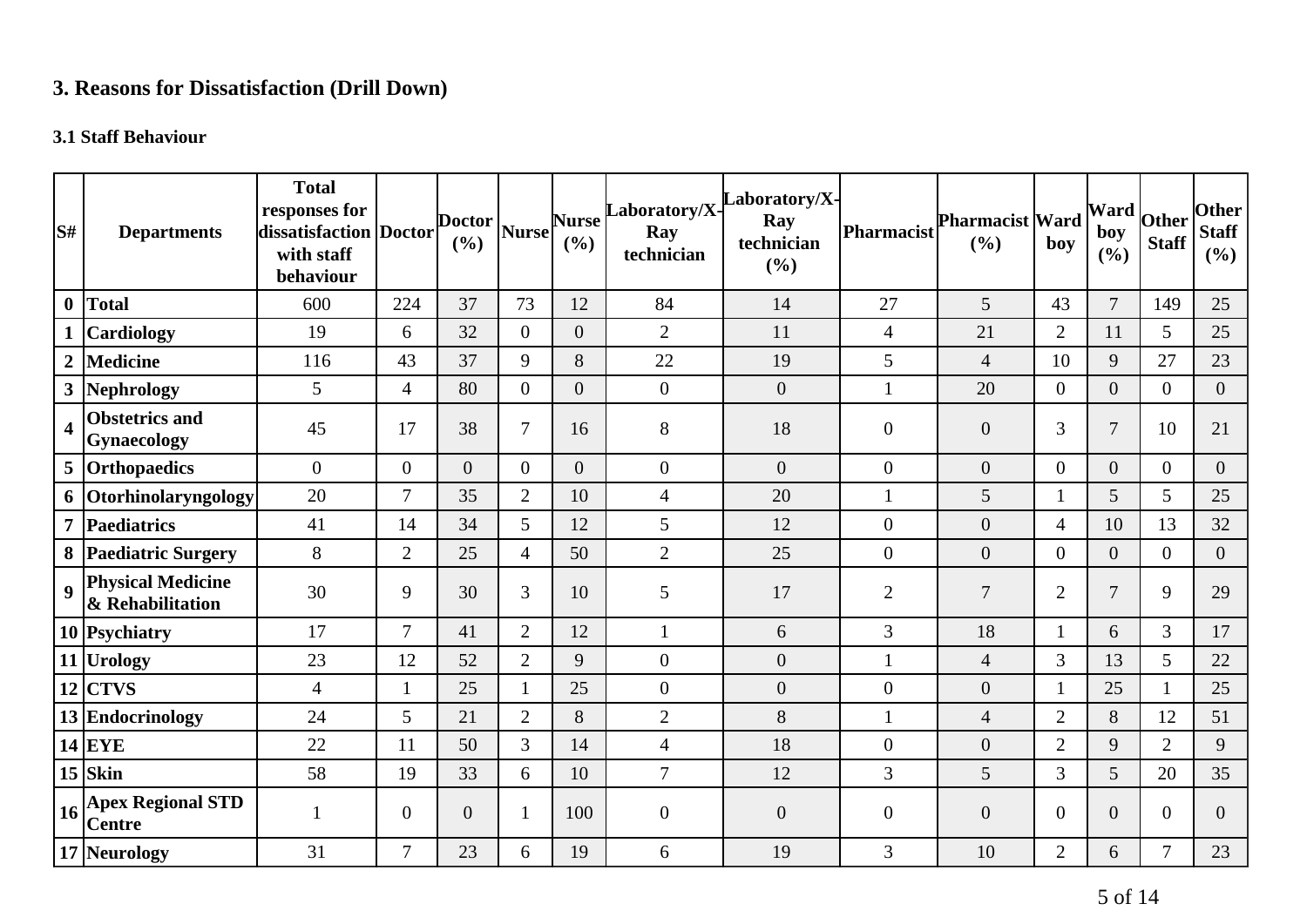| S# | <b>Departments</b>                                                | <b>Total</b><br>responses for<br>dissatisfaction   Doctor  <br>with staff<br>behaviour |                  | Doctor  <br>(%) | Nurse          | <b>Nurse</b><br>(%) | $\label{eq:colorax} \begin{array}{ll} \textbf{Laboratory/X} \begin{array}{ll} \textbf{Laboratory/X} \end{array} \end{array}$<br>Ray<br>technician | Ray<br>technician<br>(%) | Pharmacist       | <b>Pharmacist Ward</b><br>(%) | boy            | boy<br>(%)       | . $ \text{Ward} _{\text{Other}}$<br><b>Staff</b> | Other <br>Staff<br>$($ %) |
|----|-------------------------------------------------------------------|----------------------------------------------------------------------------------------|------------------|-----------------|----------------|---------------------|---------------------------------------------------------------------------------------------------------------------------------------------------|--------------------------|------------------|-------------------------------|----------------|------------------|--------------------------------------------------|---------------------------|
|    | <b>18 Medical Oncology</b>                                        | $\overline{0}$                                                                         | $\overline{0}$   | $\overline{0}$  | $\overline{0}$ | $\overline{0}$      | $\overline{0}$                                                                                                                                    | $\overline{0}$           | $\overline{0}$   | $\overline{0}$                | $\overline{0}$ | $\mathbf{0}$     | $\overline{0}$                                   | $\overline{0}$            |
|    | 19 Cancer Surgery                                                 |                                                                                        |                  | 100             | $\Omega$       | $\overline{0}$      | $\boldsymbol{0}$                                                                                                                                  | $\overline{0}$           | $\overline{0}$   | $\overline{0}$                | $\overline{0}$ | $\overline{0}$   | $\mathbf{0}$                                     | $\overline{0}$            |
|    | 20 Neuro Surgery                                                  | 11                                                                                     | 6                | 55              | 3              | 27                  | $\boldsymbol{0}$                                                                                                                                  | $\boldsymbol{0}$         | $\overline{0}$   | $\overline{0}$                | $\overline{0}$ | $\boldsymbol{0}$ | $\overline{2}$                                   | 18                        |
| 21 | Pulmonary, Critical<br><b>Case &amp; Sleep</b>                    | $\boldsymbol{0}$                                                                       | $\overline{0}$   | 0               | $\theta$       | $\Omega$            | $\boldsymbol{0}$                                                                                                                                  | $\overline{0}$           | $\overline{0}$   | $\overline{0}$                | 0              | $\theta$         | $\overline{0}$                                   | 0                         |
|    | <b>Burns, Plastic &amp;</b><br>22 Maxillofacial<br><b>Surgery</b> | $\overline{0}$                                                                         | $\boldsymbol{0}$ | 0               | $\overline{0}$ | $\overline{0}$      | $\overline{0}$                                                                                                                                    | $\overline{0}$           | $\boldsymbol{0}$ | $\mathbf{0}$                  | $\overline{0}$ | $\theta$         | $\boldsymbol{0}$                                 |                           |
|    | 23 Palliative Pain Clinic                                         | $\overline{0}$                                                                         | $\overline{0}$   | $\overline{0}$  | $\overline{0}$ | $\overline{0}$      | $\boldsymbol{0}$                                                                                                                                  | $\overline{0}$           | $\overline{0}$   | $\overline{0}$                | $\overline{0}$ | $\mathbf{0}$     | $\overline{0}$                                   | $\overline{0}$            |
|    | 24 General Surgery                                                | 50                                                                                     | 21               | 42              | 5              | 10                  | 10                                                                                                                                                | 20                       | $\overline{2}$   | $\overline{4}$                |                | $\overline{2}$   | 11                                               | 22                        |
|    | 25 Radiotherapy                                                   | $\overline{0}$                                                                         | $\overline{0}$   | $\overline{0}$  | $\overline{0}$ | $\overline{0}$      | $\overline{0}$                                                                                                                                    | $\theta$                 | $\overline{0}$   | $\overline{0}$                | $\overline{0}$ | $\overline{0}$   | $\overline{0}$                                   | $\overline{0}$            |
|    | 26   Dept-41                                                      | $\boldsymbol{0}$                                                                       | $\overline{0}$   | 0               | $\Omega$       | $\overline{0}$      | $\boldsymbol{0}$                                                                                                                                  | $\theta$                 | $\overline{0}$   | $\overline{0}$                | $\overline{0}$ | $\boldsymbol{0}$ | $\overline{0}$                                   | 0                         |
|    | $27$ Dept-60                                                      | $\overline{0}$                                                                         | $\overline{0}$   | $\overline{0}$  | $\Omega$       | $\overline{0}$      | $\boldsymbol{0}$                                                                                                                                  | $\theta$                 | $\mathbf{0}$     | $\overline{0}$                | $\Omega$       | $\overline{0}$   | $\overline{0}$                                   | $\overline{0}$            |
|    | 28 Dept-87                                                        | 74                                                                                     | 32               | 43              | 12             | 16                  | 6                                                                                                                                                 | 8                        |                  |                               | 6              | 8                | 17                                               | 24                        |
|    | $29$ Dept-88                                                      | $\overline{0}$                                                                         | $\overline{0}$   | $\overline{0}$  | $\theta$       | $\overline{0}$      | $\overline{0}$                                                                                                                                    | $\overline{0}$           | $\mathbf{0}$     | $\overline{0}$                | $\overline{0}$ | $\overline{0}$   | $\overline{0}$                                   | $\overline{0}$            |
|    | $30$ Dept-91                                                      | $\overline{0}$                                                                         | $\overline{0}$   | $\overline{0}$  | $\overline{0}$ | $\overline{0}$      | $\overline{0}$                                                                                                                                    | $\overline{0}$           | $\boldsymbol{0}$ | $\boldsymbol{0}$              | $\overline{0}$ | $\overline{0}$   | $\overline{0}$                                   | $\overline{0}$            |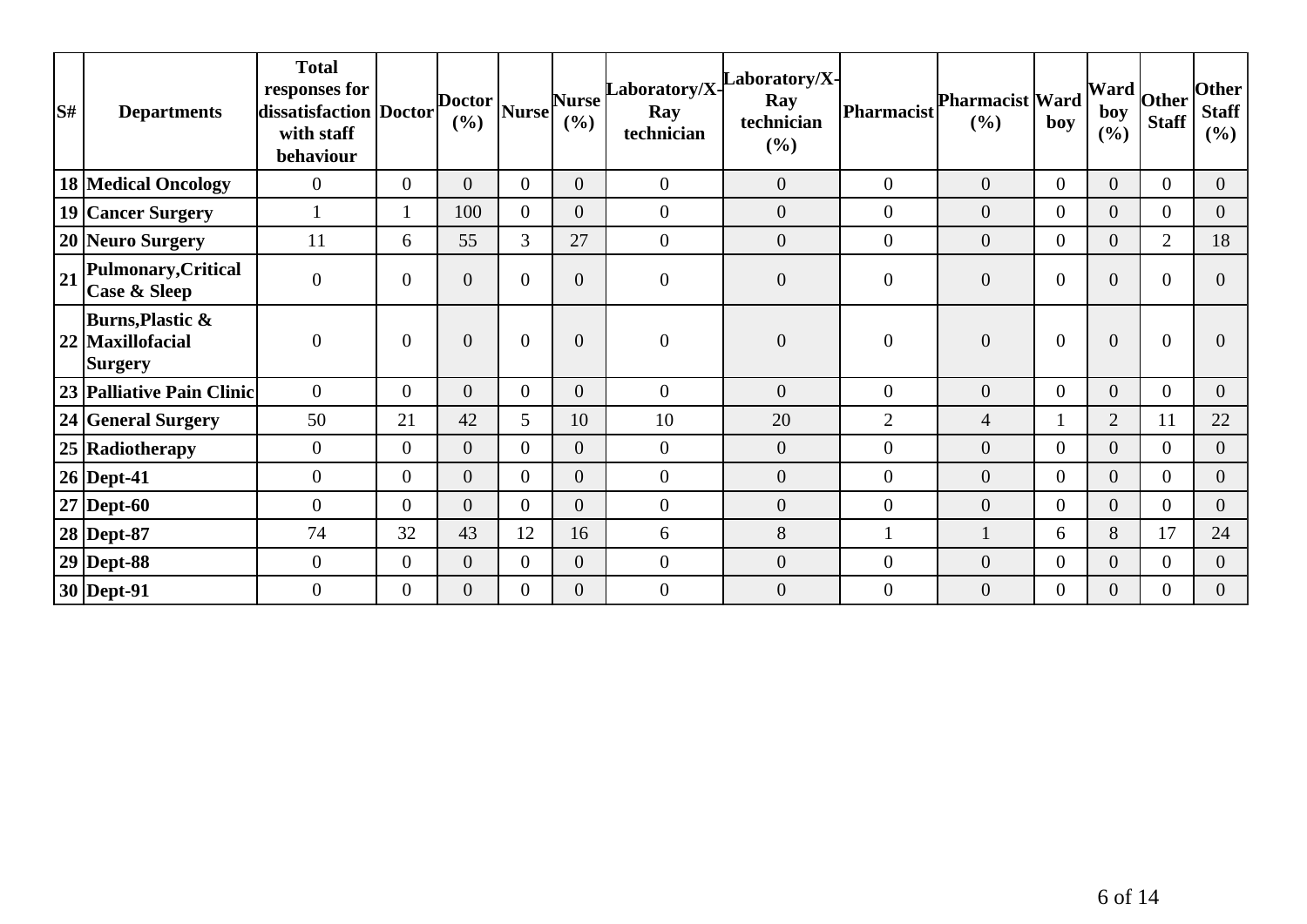## **3.2 Cleanliness**

| lS#                     | <b>Departments</b>                           | <b>Total</b><br>responses<br>for dis-<br>satisfaction<br>with<br>cleanliness | <b>Patient</b><br>regi-<br>stration<br>and<br>waiting<br>area | Patient<br>regi-<br>stration<br>and<br>waiting<br>area<br>(%) | wards          | wards<br>(%)     | <b>Exam-</b><br>ination<br>room<br>and<br>table | Exam-<br>ination<br>room<br>and<br>table<br>(%) | <b>Corridors</b> | Corridors<br>(%) | <b>Toilet</b>    | <b>Toilet</b><br>(%) | <b>Bed</b><br>sheets | <b>Bed</b><br>sheets<br>(%) | General<br>surro-<br>unding | General<br>surro-<br>unding<br>(%) |
|-------------------------|----------------------------------------------|------------------------------------------------------------------------------|---------------------------------------------------------------|---------------------------------------------------------------|----------------|------------------|-------------------------------------------------|-------------------------------------------------|------------------|------------------|------------------|----------------------|----------------------|-----------------------------|-----------------------------|------------------------------------|
| $\boldsymbol{0}$        | <b>Total</b>                                 | 259                                                                          | 76                                                            | 29                                                            | 31             | 12               | $\overline{0}$                                  | $\overline{0}$                                  | $\theta$         | $\overline{0}$   | 95               | 37                   | 16                   | 6                           | 41                          | 16                                 |
|                         | Cardiology                                   | $\overline{2}$                                                               | 1                                                             | 50                                                            | $\overline{0}$ | $\overline{0}$   | $\overline{0}$                                  | $\overline{0}$                                  | $\boldsymbol{0}$ | $\overline{0}$   | $\boldsymbol{0}$ | $\Omega$             | $\overline{0}$       | $\boldsymbol{0}$            | $\mathbf{1}$                | 50                                 |
| $\boldsymbol{2}$        | <b>Medicine</b>                              | 57                                                                           | 14                                                            | 25                                                            | 9              | 16               | $\overline{0}$                                  | $\boldsymbol{0}$                                | $\boldsymbol{0}$ | $\boldsymbol{0}$ | 24               | 42                   | $\overline{4}$       | $\overline{7}$              | 6                           | 10                                 |
| $\mathbf{3}$            | Nephrology                                   | 3                                                                            |                                                               | 33                                                            | $\mathbf{1}$   | 33               | $\overline{0}$                                  | $\boldsymbol{0}$                                | $\boldsymbol{0}$ | $\overline{0}$   | $\mathbf{1}$     | 34                   | $\overline{0}$       | $\boldsymbol{0}$            | $\overline{0}$              | $\overline{0}$                     |
| $\overline{\mathbf{4}}$ | <b>Obstetrics and</b><br>Gynaecology         | 20                                                                           | 9                                                             | 45                                                            |                | 5                | $\overline{0}$                                  | $\boldsymbol{0}$                                | $\boldsymbol{0}$ | $\overline{0}$   | $\overline{7}$   | 35                   | $\overline{0}$       | $\boldsymbol{0}$            | 3                           | 15                                 |
|                         | 5 Orthopaedics                               | $\boldsymbol{0}$                                                             | $\overline{0}$                                                | $\overline{0}$                                                | $\overline{0}$ | $\overline{0}$   | $\overline{0}$                                  | $\overline{0}$                                  | $\boldsymbol{0}$ | $\overline{0}$   | $\overline{0}$   | $\overline{0}$       | $\overline{0}$       | $\overline{0}$              | $\overline{0}$              | $\boldsymbol{0}$                   |
| 6                       | Otorhinolaryngology                          | $\overline{4}$                                                               | $\overline{2}$                                                | 50                                                            | $\mathbf{1}$   | 25               | $\overline{0}$                                  | $\boldsymbol{0}$                                | $\boldsymbol{0}$ | $\overline{0}$   | $\mathbf{1}$     | 25                   | $\overline{0}$       | $\boldsymbol{0}$            | $\overline{0}$              | $\boldsymbol{0}$                   |
| $\overline{7}$          | <b>Paediatrics</b>                           | 15                                                                           | 6                                                             | 40                                                            | $\overline{0}$ | $\overline{0}$   | $\overline{0}$                                  | $\overline{0}$                                  | $\mathbf{0}$     | $\overline{0}$   | $\overline{7}$   | 47                   | $\overline{0}$       | $\boldsymbol{0}$            | $\overline{2}$              | 13                                 |
| 8                       | <b>Paediatric Surgery</b>                    | $\overline{2}$                                                               | $\mathbf{1}$                                                  | 50                                                            | $\overline{0}$ | $\boldsymbol{0}$ | $\overline{0}$                                  | $\boldsymbol{0}$                                | $\boldsymbol{0}$ | $\boldsymbol{0}$ | $\mathbf{1}$     | 50                   | $\overline{0}$       | $\boldsymbol{0}$            | $\overline{0}$              | $\boldsymbol{0}$                   |
| $\boldsymbol{9}$        | <b>Physical Medicine</b><br>& Rehabilitation | 25                                                                           | 8                                                             | 32                                                            | $\overline{2}$ | 8                | $\overline{0}$                                  | $\overline{0}$                                  | $\boldsymbol{0}$ | $\overline{0}$   | 6                | 24                   | 1                    | $\overline{4}$              | 8                           | 32                                 |
|                         | 10 Psychiatry                                | $\overline{4}$                                                               |                                                               | 25                                                            |                | 25               | $\overline{0}$                                  | $\overline{0}$                                  | $\boldsymbol{0}$ | $\overline{0}$   | $\mathbf{1}$     | 25                   | $\mathbf{1}$         | 25                          | $\overline{0}$              | $\overline{0}$                     |
|                         | 11 Urology                                   | $\overline{7}$                                                               |                                                               | 14                                                            |                | 14               | $\overline{0}$                                  | $\overline{0}$                                  | $\boldsymbol{0}$ | $\overline{0}$   | 3                | 43                   | $\overline{2}$       | 29                          | $\overline{0}$              | $\boldsymbol{0}$                   |
|                         | $12$ CTVS                                    | $\mathbf{1}$                                                                 | $\overline{0}$                                                | $\overline{0}$                                                | $\overline{0}$ | $\overline{0}$   | $\overline{0}$                                  | $\overline{0}$                                  | $\overline{0}$   | $\overline{0}$   | $\boldsymbol{0}$ | $\overline{0}$       | $\mathbf{0}$         | $\boldsymbol{0}$            | $\mathbf{1}$                | 100                                |
|                         | 13 Endocrinology                             | 8                                                                            | $\overline{2}$                                                | 25                                                            | $\Omega$       | $\overline{0}$   | $\overline{0}$                                  | $\overline{0}$                                  | $\mathbf{0}$     | $\overline{0}$   | 3                | 38                   | $\mathbf{1}$         | 13                          | $\overline{2}$              | 24                                 |
|                         | $14$ EYE                                     | 11                                                                           | 3                                                             | 27                                                            | $\overline{2}$ | 18               | $\overline{0}$                                  | $\overline{0}$                                  | $\boldsymbol{0}$ | $\overline{0}$   | $\overline{4}$   | 36                   | $\overline{0}$       | $\boldsymbol{0}$            | $\overline{2}$              | 19                                 |
|                         | $15$ Skin                                    | 26                                                                           | 9                                                             | 35                                                            | $\overline{3}$ | 12               | $\overline{0}$                                  | $\boldsymbol{0}$                                | $\boldsymbol{0}$ | $\boldsymbol{0}$ | 11               | 42                   | $\overline{0}$       | $\overline{0}$              | 3                           | 11                                 |
| 16                      | <b>Apex Regional STD</b><br><b>Centre</b>    | $\boldsymbol{0}$                                                             | $\overline{0}$                                                | $\overline{0}$                                                | $\overline{0}$ | $\boldsymbol{0}$ | $\overline{0}$                                  | $\boldsymbol{0}$                                | $\boldsymbol{0}$ | $\overline{0}$   | $\boldsymbol{0}$ | $\overline{0}$       | $\overline{0}$       | $\boldsymbol{0}$            | $\overline{0}$              | $\boldsymbol{0}$                   |
|                         | 17 Neurology                                 | 25                                                                           | $\overline{7}$                                                | 28                                                            | 5              | 20               | $\overline{0}$                                  | $\boldsymbol{0}$                                | $\boldsymbol{0}$ | $\overline{0}$   | 5                | 20                   | 3                    | 12                          | 5                           | 20                                 |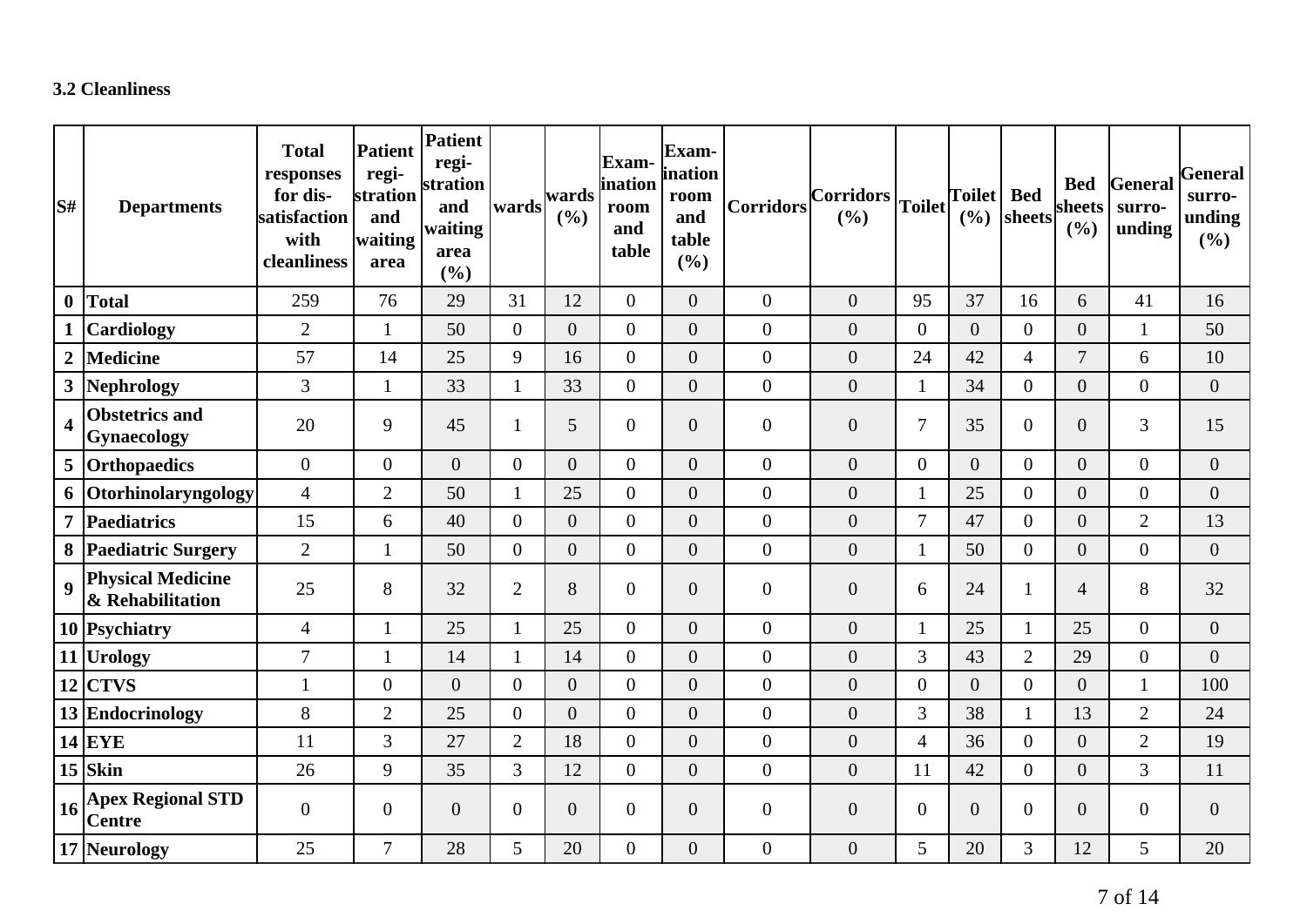| S# | <b>Departments</b>                                                | <b>Total</b><br>responses<br>for dis-<br>satisfaction<br>with<br>cleanliness | <b>Patient</b><br>regi-<br>stration<br>and<br>waiting<br>area | <b>Patient</b><br>regi-<br>stration<br>and<br>waiting<br>area<br>(%) | wards            | wards<br>(%)     | Exam-<br><i>ination</i><br>room<br>and<br>table | Exam-<br>ination<br>room<br>and<br>table<br>(%) | <b>Corridors</b> | Corridors<br>(%) | <b>Toilet</b>    | <b>Toilet</b><br>(%) | <b>Bed</b><br> sheets | <b>Bed</b><br>sheets<br>(%) | General<br>surro-<br>unding | General<br>surro-<br>unding<br>(%) |
|----|-------------------------------------------------------------------|------------------------------------------------------------------------------|---------------------------------------------------------------|----------------------------------------------------------------------|------------------|------------------|-------------------------------------------------|-------------------------------------------------|------------------|------------------|------------------|----------------------|-----------------------|-----------------------------|-----------------------------|------------------------------------|
|    | <b>18 Medical Oncology</b>                                        | $\overline{0}$                                                               | $\overline{0}$                                                | $\overline{0}$                                                       | $\Omega$         | $\overline{0}$   | $\overline{0}$                                  | $\overline{0}$                                  | $\theta$         | $\overline{0}$   | $\mathbf{0}$     | $\overline{0}$       | $\Omega$              | $\mathbf{0}$                | $\overline{0}$              | $\mathbf{0}$                       |
|    | 19 Cancer Surgery                                                 | $\overline{0}$                                                               | $\overline{0}$                                                | $\overline{0}$                                                       | $\overline{0}$   | $\overline{0}$   | $\overline{0}$                                  | $\overline{0}$                                  | $\overline{0}$   | $\overline{0}$   | $\overline{0}$   | $\theta$             | $\Omega$              | $\overline{0}$              | $\overline{0}$              | $\overline{0}$                     |
|    | 20 Neuro Surgery                                                  | $\overline{2}$                                                               |                                                               | 50                                                                   | $\overline{0}$   | $\overline{0}$   | $\overline{0}$                                  | $\overline{0}$                                  | $\overline{0}$   | $\boldsymbol{0}$ | 1                | 50                   | $\Omega$              | $\boldsymbol{0}$            | $\overline{0}$              | $\overline{0}$                     |
| 21 | Pulmonary, Critical<br><b>Case &amp; Sleep</b>                    | $\overline{0}$                                                               | $\overline{0}$                                                | $\overline{0}$                                                       | $\Omega$         | $\overline{0}$   | $\overline{0}$                                  | $\overline{0}$                                  | $\mathbf{0}$     | $\overline{0}$   | $\boldsymbol{0}$ | $\overline{0}$       | $\Omega$              | $\boldsymbol{0}$            | $\overline{0}$              | $\overline{0}$                     |
|    | <b>Burns, Plastic &amp;</b><br>22 Maxillofacial<br><b>Surgery</b> | $\boldsymbol{0}$                                                             | $\overline{0}$                                                | $\overline{0}$                                                       | $\boldsymbol{0}$ | $\overline{0}$   | $\overline{0}$                                  | $\overline{0}$                                  | $\boldsymbol{0}$ | $\overline{0}$   | $\boldsymbol{0}$ | $\overline{0}$       | $\overline{0}$        | $\overline{0}$              | $\overline{0}$              | $\mathbf{0}$                       |
|    | 23 Palliative Pain Clinic                                         | $\Omega$                                                                     | $\overline{0}$                                                | $\overline{0}$                                                       | $\Omega$         | $\overline{0}$   | $\overline{0}$                                  | $\overline{0}$                                  | $\overline{0}$   | $\overline{0}$   | $\mathbf{0}$     | $\theta$             | $\Omega$              | $\overline{0}$              | $\overline{0}$              | $\overline{0}$                     |
|    | 24 General Surgery                                                | 22                                                                           | $\tau$                                                        | 32                                                                   | 3                | 14               | $\overline{0}$                                  | $\overline{0}$                                  | $\boldsymbol{0}$ | $\boldsymbol{0}$ | $\overline{7}$   | 32                   | 3                     | 14                          | $\overline{2}$              | $8\,$                              |
|    | 25 Radiotherapy                                                   | $\overline{0}$                                                               | $\overline{0}$                                                | $\overline{0}$                                                       | $\overline{0}$   | $\overline{0}$   | $\overline{0}$                                  | $\overline{0}$                                  | $\overline{0}$   | $\overline{0}$   | $\overline{0}$   | $\overline{0}$       | $\overline{0}$        | $\overline{0}$              | $\overline{0}$              | $\overline{0}$                     |
|    | $26$ Dept-41                                                      | $\overline{0}$                                                               | $\overline{0}$                                                | $\overline{0}$                                                       | $\overline{0}$   | $\overline{0}$   | $\overline{0}$                                  | $\overline{0}$                                  | $\mathbf{0}$     | $\overline{0}$   | $\overline{0}$   | $\overline{0}$       | $\overline{0}$        | $\overline{0}$              | $\overline{0}$              | $\mathbf{0}$                       |
|    | $27$ Dept-60                                                      | $\theta$                                                                     | $\overline{0}$                                                | $\overline{0}$                                                       | $\Omega$         | $\overline{0}$   | $\overline{0}$                                  | $\overline{0}$                                  | $\overline{0}$   | $\overline{0}$   | $\overline{0}$   | $\theta$             | $\Omega$              | $\overline{0}$              | $\overline{0}$              | $\theta$                           |
|    | 28 Dept-87                                                        | 25                                                                           | 3                                                             | 12                                                                   | $\overline{2}$   | 8                | $\overline{0}$                                  | $\overline{0}$                                  | $\boldsymbol{0}$ | $\overline{0}$   | 13               | 52                   |                       | $\overline{4}$              | 6                           | 24                                 |
|    | $29$ Dept-88                                                      | $\mathbf{0}$                                                                 | $\overline{0}$                                                | $\overline{0}$                                                       | $\overline{0}$   | $\overline{0}$   | $\overline{0}$                                  | $\overline{0}$                                  | $\boldsymbol{0}$ | $\overline{0}$   | $\mathbf{0}$     | $\overline{0}$       | $\Omega$              | $\overline{0}$              | $\overline{0}$              | $\overline{0}$                     |
|    | 30   Dept-91                                                      | $\boldsymbol{0}$                                                             | $\overline{0}$                                                | $\overline{0}$                                                       | 0                | $\boldsymbol{0}$ | $\boldsymbol{0}$                                | $\overline{0}$                                  | $\boldsymbol{0}$ | $\overline{0}$   | $\overline{0}$   | $\overline{0}$       | 0                     | $\overline{0}$              | $\overline{0}$              | $\mathbf{0}$                       |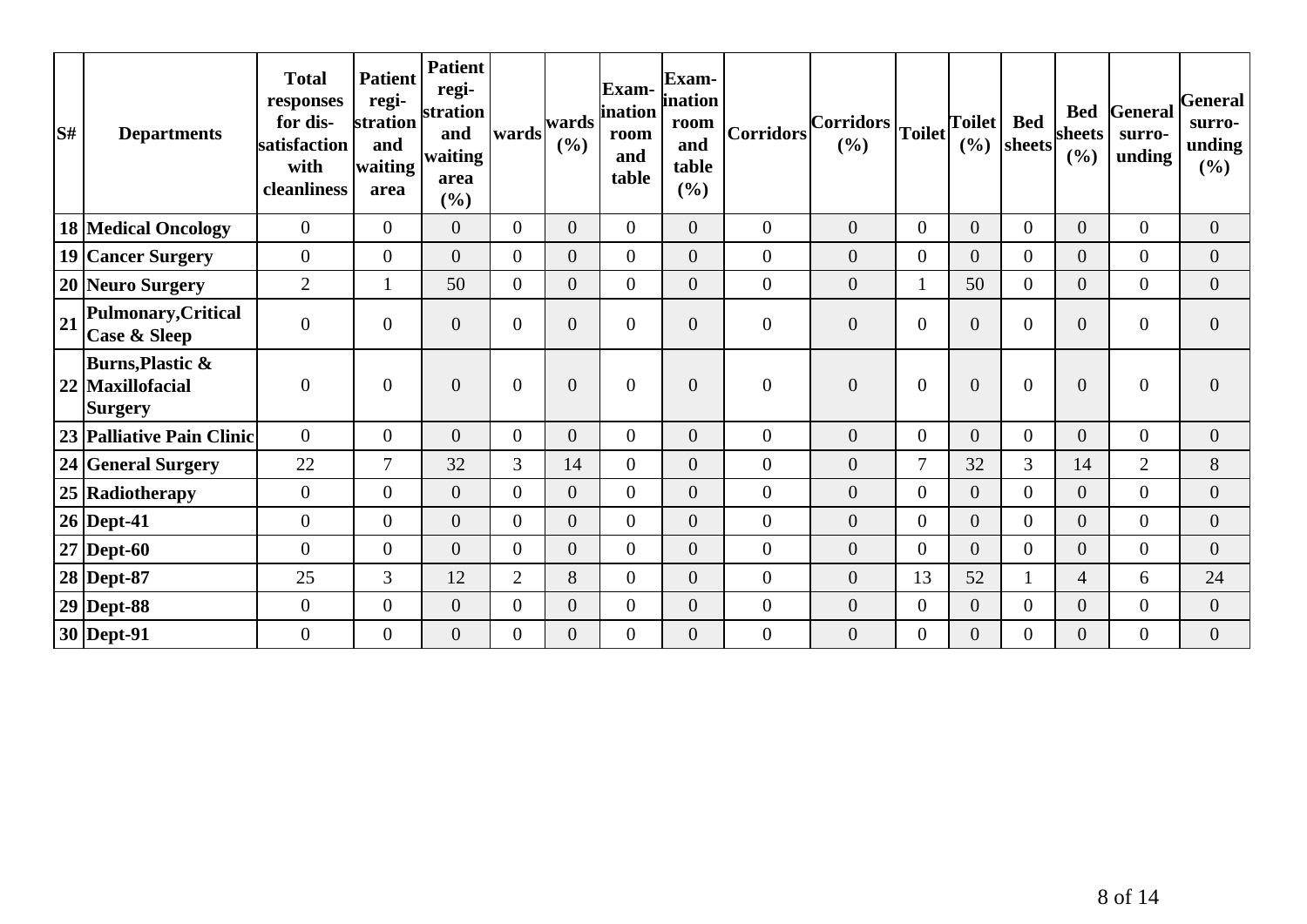#### **3.3 Cost of Treatment**

| S#               | <b>Departments</b>                                      | <b>Total responses</b><br>for dissatisfaction<br>with cost of<br>treatment | <b>Medicines</b><br>and Supplies | <b>Medicines</b><br>and Supplies<br>(%) | <b>Investigations</b> | Investigations $(\% )$ | <b>Informal</b><br>payment | <b>Informal</b><br>payment<br>(%) |
|------------------|---------------------------------------------------------|----------------------------------------------------------------------------|----------------------------------|-----------------------------------------|-----------------------|------------------------|----------------------------|-----------------------------------|
| $\boldsymbol{0}$ | <b>Total</b>                                            | 215                                                                        | 105                              | 49                                      | 77                    | 36                     | 33                         | 15                                |
| $\mathbf{1}$     | Cardiology                                              | 9                                                                          | $\overline{2}$                   | 22                                      | $\overline{7}$        | 78                     | $\overline{0}$             | $\overline{0}$                    |
| $\overline{2}$   | <b>Medicine</b>                                         | 37                                                                         | 19                               | 51                                      | 14                    | 38                     | $\overline{4}$             | 11                                |
| 3                | <b>Nephrology</b>                                       | $\mathbf{1}$                                                               | $\overline{0}$                   | $\overline{0}$                          | $\overline{0}$        | $\overline{0}$         | $\mathbf{1}$               | 100                               |
| 4                | <b>Obstetrics and Gynaecology</b>                       | 14                                                                         | $\overline{7}$                   | 50                                      | 3                     | 21                     | $\overline{4}$             | 29                                |
| 5                | <b>Orthopaedics</b>                                     | $\overline{0}$                                                             | $\overline{0}$                   | $\overline{0}$                          | $\overline{0}$        | $\overline{0}$         | $\overline{0}$             | $\overline{0}$                    |
| 6                | Otorhinolaryngology                                     | 20                                                                         | 12                               | 60                                      | $\overline{7}$        | 35                     |                            | 5                                 |
| $\overline{7}$   | Paediatrics                                             | 11                                                                         | $\overline{4}$                   | 36                                      | $\overline{4}$        | 36                     | 3                          | 28                                |
| 8                | <b>Paediatric Surgery</b>                               | $\boldsymbol{0}$                                                           | $\overline{0}$                   | $\boldsymbol{0}$                        | $\mathbf{0}$          | $\overline{0}$         | $\overline{0}$             | $\overline{0}$                    |
| $\boldsymbol{9}$ | <b>Physical Medicine &amp;</b><br><b>Rehabilitation</b> | 12                                                                         | 6                                | 50                                      | 4                     | 33                     | $\overline{2}$             | 17                                |
| 10               | Psychiatry                                              | $\overline{4}$                                                             | $\overline{2}$                   | 50                                      | $\overline{0}$        | $\overline{0}$         | $\overline{2}$             | 50                                |
| <b>11</b>        | <b>Urology</b>                                          | 22                                                                         | 10                               | 45                                      | 9                     | 41                     | 3                          | 14                                |
| 12               | <b>CTVS</b>                                             | $\overline{2}$                                                             | $\mathbf{1}$                     | 50                                      | $\boldsymbol{0}$      | $\overline{0}$         |                            | 50                                |
| 13               | <b>Endocrinology</b>                                    | 5                                                                          | $\overline{3}$                   | 60                                      | $\mathbf{1}$          | 20                     | $\mathbf{1}$               | 20                                |
| 14               | <b>EYE</b>                                              | $\overline{4}$                                                             | 3                                | 75                                      | $\mathbf{1}$          | 25                     | $\overline{0}$             | $\overline{0}$                    |
| 15               | <b>Skin</b>                                             | 20                                                                         | 16                               | 80                                      | 3                     | 15                     | 1                          | 5                                 |
| 16               | <b>Apex Regional STD Centre</b>                         | $\boldsymbol{0}$                                                           | $\boldsymbol{0}$                 | $\boldsymbol{0}$                        | $\boldsymbol{0}$      | $\boldsymbol{0}$       | $\overline{0}$             | $\overline{0}$                    |
| 17               | <b>Neurology</b>                                        | 10                                                                         | $\overline{4}$                   | 40                                      | 5                     | 50                     | $\mathbf{1}$               | 10                                |
| 18               | <b>Medical Oncology</b>                                 | $\boldsymbol{0}$                                                           | $\overline{0}$                   | $\boldsymbol{0}$                        | $\overline{0}$        | $\overline{0}$         | $\overline{0}$             | $\overline{0}$                    |
| 19               | <b>Cancer Surgery</b>                                   | $\mathbf{1}$                                                               | $\theta$                         | $\boldsymbol{0}$                        | $\mathbf{1}$          | 100                    | $\overline{0}$             | $\overline{0}$                    |
|                  | 20 Neuro Surgery                                        |                                                                            | $\overline{0}$                   | $\boldsymbol{0}$                        |                       | 100                    | $\overline{0}$             | $\overline{0}$                    |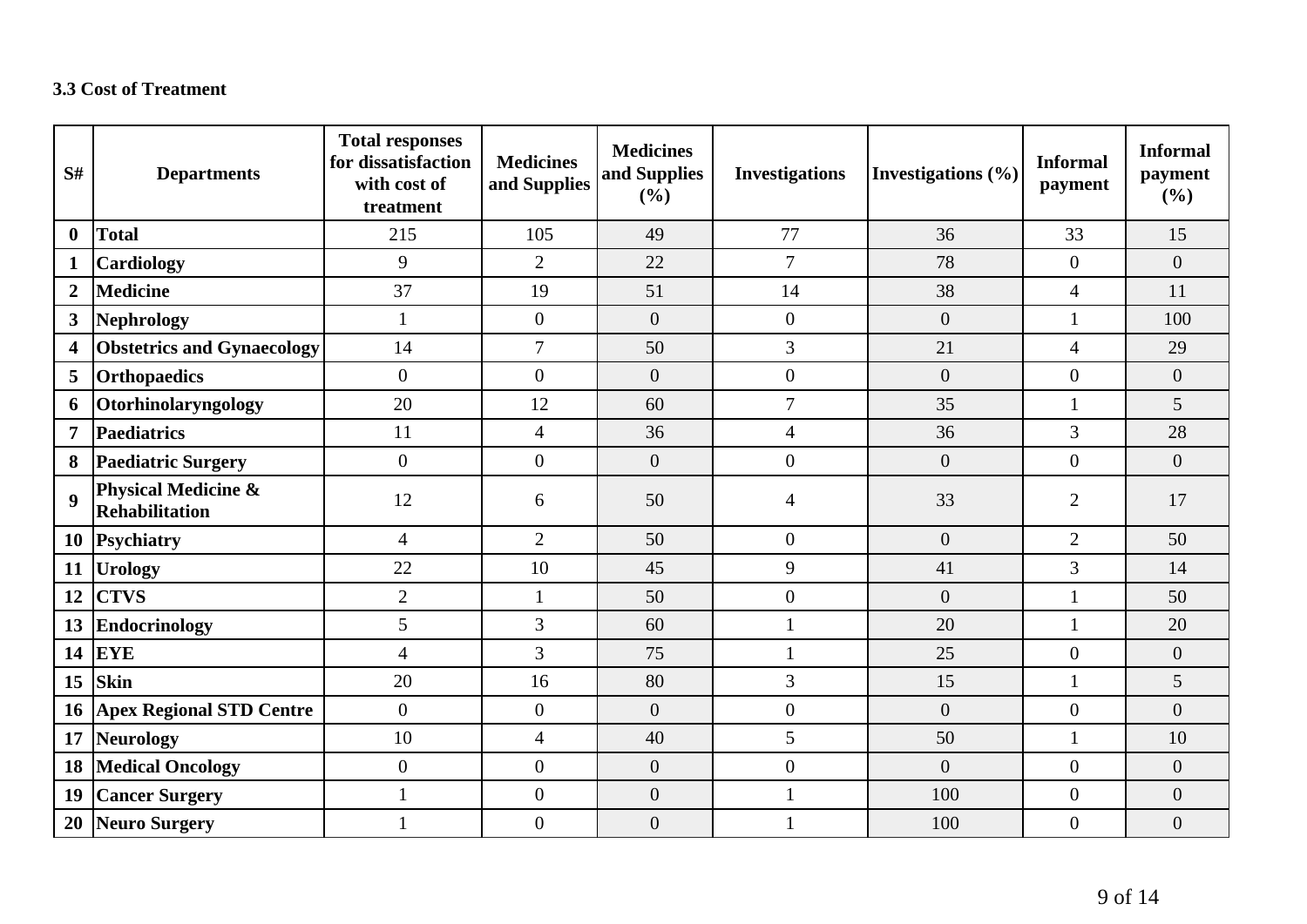| S# | <b>Departments</b>                                          | <b>Total responses</b><br>for dissatisfaction<br>with cost of<br>treatment | <b>Medicines</b><br>and Supplies | <b>Medicines</b><br>and Supplies<br>(%) | <b>Investigations</b> | Investigations $(\% )$ | <b>Informal</b><br>payment | <b>Informal</b><br>payment<br>$(\%)$ |
|----|-------------------------------------------------------------|----------------------------------------------------------------------------|----------------------------------|-----------------------------------------|-----------------------|------------------------|----------------------------|--------------------------------------|
| 21 | Pulmonary, Critical Case &<br><b>Sleep</b>                  | $\theta$                                                                   | $\theta$                         | $\boldsymbol{0}$                        | $\mathbf{0}$          | $\boldsymbol{0}$       | $\overline{0}$             | $\overline{0}$                       |
| 22 | <b>Burns, Plastic &amp;</b><br><b>Maxillofacial Surgery</b> | $\overline{0}$                                                             | $\Omega$                         | $\overline{0}$                          | $\overline{0}$        | $\overline{0}$         | $\Omega$                   | $\overline{0}$                       |
| 23 | <b>Palliative Pain Clinic</b>                               | $\overline{0}$                                                             | $\theta$                         | $\boldsymbol{0}$                        | $\overline{0}$        | $\overline{0}$         | $\theta$                   | $\boldsymbol{0}$                     |
| 24 | <b>General Surgery</b>                                      | 24                                                                         | 12                               | 50                                      | 6                     | 25                     | 6                          | 25                                   |
| 25 | Radiotherapy                                                | $\boldsymbol{0}$                                                           | $\Omega$                         | $\overline{0}$                          | $\theta$              | $\overline{0}$         |                            | $\overline{0}$                       |
|    | 26   Dept-41                                                | $\overline{0}$                                                             | $\theta$                         | $\overline{0}$                          | $\theta$              | $\overline{0}$         | $\theta$                   | $\overline{0}$                       |
| 27 | $\vert$ Dept-60                                             | $\overline{0}$                                                             | $\overline{0}$                   | $\overline{0}$                          | $\overline{0}$        | $\overline{0}$         |                            | $\overline{0}$                       |
|    | 28   Dept-87                                                | 18                                                                         | 4                                | 22                                      | 11                    | 61                     | 3                          | 17                                   |
| 29 | $\vert$ Dept-88                                             | $\overline{0}$                                                             | $\theta$                         | $\overline{0}$                          | $\overline{0}$        | $\overline{0}$         | $\theta$                   | $\overline{0}$                       |
|    | 30   Dept-91                                                | $\theta$                                                                   |                                  | $\overline{0}$                          | $\Omega$              | $\overline{0}$         |                            | $\overline{0}$                       |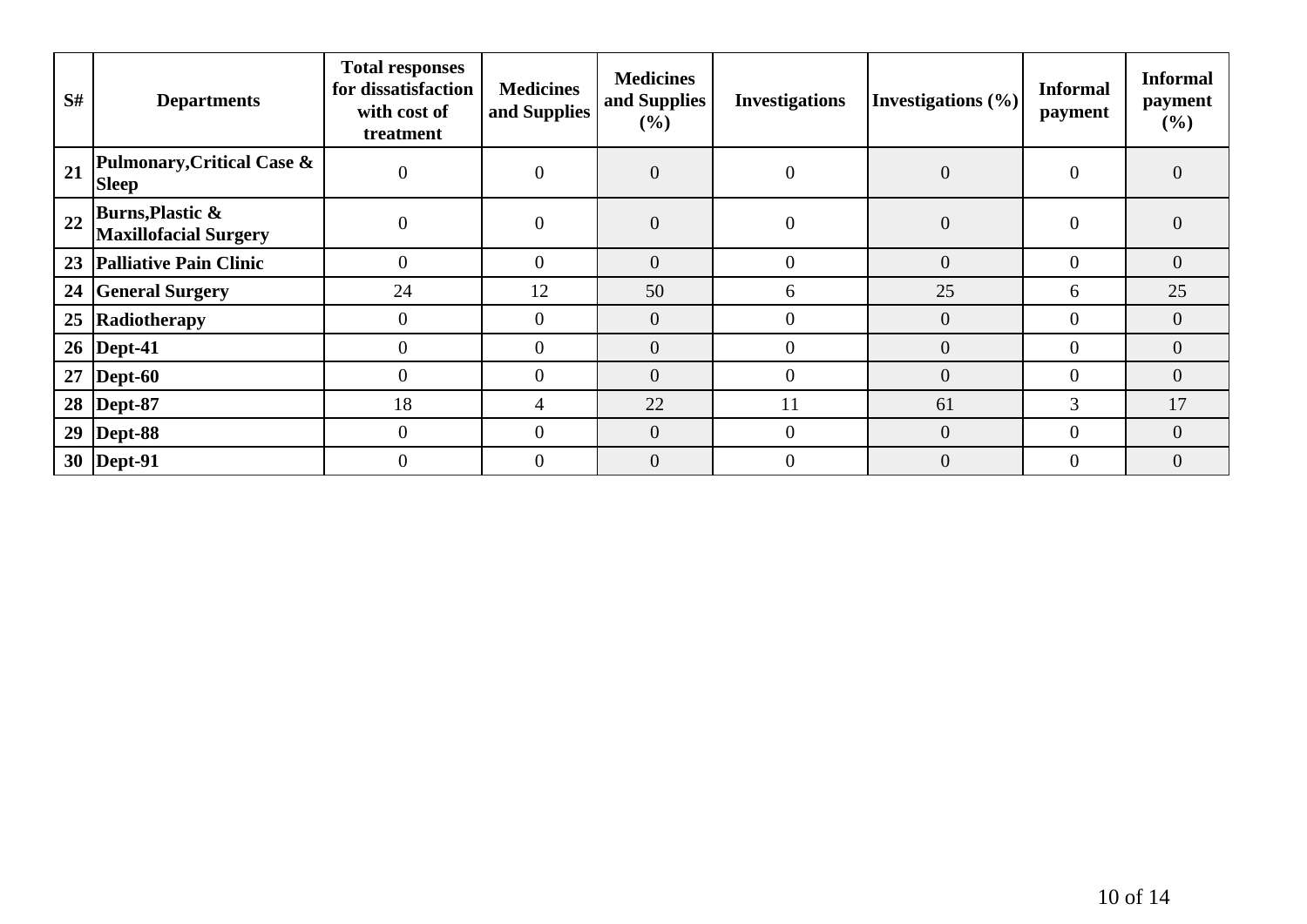## **3.4 Quality of Treatment**

| lS#                     | <b>Departments</b>                        | <b>Total</b><br>responses for<br>dissatisfaction<br>with quality<br>of treatment | No relief<br>in<br>symptoms | No relief<br>in<br>symptoms<br>(%) | <b>Health</b><br>condition<br>worsened | Health<br>condition<br>worsened<br>(%) | <b>Doctor</b><br>did not<br>listen<br>carefully | <b>Doctor</b><br>did nôt<br>listen<br>carefully<br>(%) | Inadequately Inadequately<br>skilled<br>nurses | skilled<br>nurses $(\% )$ | Poor<br>quality<br>of food | Poor<br>quality<br><b>of</b><br>food<br>(%) |
|-------------------------|-------------------------------------------|----------------------------------------------------------------------------------|-----------------------------|------------------------------------|----------------------------------------|----------------------------------------|-------------------------------------------------|--------------------------------------------------------|------------------------------------------------|---------------------------|----------------------------|---------------------------------------------|
| $\boldsymbol{0}$        | Total                                     | 173                                                                              | 51                          | 29                                 | 16                                     | 9                                      | 82                                              | 47                                                     | 11                                             | 6                         | 13                         | 9                                           |
|                         | <b>Cardiology</b>                         | $\overline{4}$                                                                   | $\overline{2}$              | 50                                 | $\overline{0}$                         | $\overline{0}$                         | $\mathbf{1}$                                    | 25                                                     | $\mathbf{1}$                                   | 25                        | $\overline{0}$             | $\overline{0}$                              |
| $\overline{2}$          | Medicine                                  | 38                                                                               | 9                           | 24                                 | $\overline{7}$                         | 18                                     | 19                                              | 50                                                     | $\overline{0}$                                 | $\overline{0}$            | 3                          | 8                                           |
|                         | 3 Nephrology                              | $\overline{0}$                                                                   | $\boldsymbol{0}$            | $\boldsymbol{0}$                   | $\mathbf{0}$                           | $\overline{0}$                         | $\overline{0}$                                  | $\overline{0}$                                         | $\overline{0}$                                 | $\overline{0}$            | $\overline{0}$             | $\overline{0}$                              |
| $\overline{\mathbf{4}}$ | <b>Obstetrics and</b><br>Gynaecology      | 14                                                                               | 5                           | 36                                 | $\overline{0}$                         | $\overline{0}$                         | 6                                               | 43                                                     | $\overline{0}$                                 | $\overline{0}$            | 3                          | 21                                          |
|                         | 5 Orthopaedics                            | $\overline{0}$                                                                   | $\overline{0}$              | $\overline{0}$                     | $\overline{0}$                         | $\overline{0}$                         | $\overline{0}$                                  | $\overline{0}$                                         | $\overline{0}$                                 | $\overline{0}$            | $\overline{0}$             | $\overline{0}$                              |
|                         | 6 Otorhinolaryngology                     | 13                                                                               | 5                           | 38                                 | 1                                      | 8                                      | 6                                               | 46                                                     | $\mathbf{1}$                                   | 8                         | $\overline{0}$             | $\overline{0}$                              |
|                         | 7 Paediatrics                             | 6                                                                                | 1                           | 17                                 | $\boldsymbol{0}$                       | $\overline{0}$                         | 5                                               | 83                                                     | $\overline{0}$                                 | $\overline{0}$            | $\boldsymbol{0}$           | $\overline{0}$                              |
|                         | 8 Paediatric Surgery                      | $\overline{0}$                                                                   | $\mathbf{0}$                | $\boldsymbol{0}$                   | $\mathbf{0}$                           | $\overline{0}$                         | $\overline{0}$                                  | $\overline{0}$                                         | $\boldsymbol{0}$                               | $\overline{0}$            | $\overline{0}$             | $\overline{0}$                              |
| $\boldsymbol{9}$        | Physical Medicine &<br>Rehabilitation     | 11                                                                               | 5                           | 45                                 | 1                                      | 9                                      | $\overline{4}$                                  | 36                                                     | $\overline{0}$                                 | $\overline{0}$            | 1                          | 10                                          |
|                         | 10 Psychiatry                             | $\overline{2}$                                                                   | 1                           | 50                                 | $\overline{0}$                         | $\overline{0}$                         | $\mathbf{1}$                                    | 50                                                     | $\overline{0}$                                 | $\overline{0}$            | $\overline{0}$             | $\overline{0}$                              |
|                         | 11 Urology                                | 8                                                                                | 3                           | 38                                 | $\mathbf{0}$                           | $\overline{0}$                         | 3                                               | 38                                                     | $\overline{2}$                                 | 24                        | $\overline{0}$             | $\overline{0}$                              |
|                         | $12$ CTVS                                 | $\overline{2}$                                                                   | $\overline{0}$              | $\overline{0}$                     | $\mathbf{0}$                           | $\overline{0}$                         | $\overline{2}$                                  | 100                                                    | $\overline{0}$                                 | $\overline{0}$            | $\boldsymbol{0}$           | $\overline{0}$                              |
|                         | 13 Endocrinology                          | $\overline{4}$                                                                   | $\mathbf{1}$                | 25                                 | $\boldsymbol{0}$                       | $\overline{0}$                         | $\mathbf{1}$                                    | 25                                                     | $\mathbf{1}$                                   | 25                        | $\mathbf{1}$               | 25                                          |
|                         | $14$ EYE                                  | $\overline{2}$                                                                   | $\overline{0}$              | $\boldsymbol{0}$                   | $\boldsymbol{0}$                       | $\overline{0}$                         | $\overline{2}$                                  | 100                                                    | $\boldsymbol{0}$                               | $\overline{0}$            | $\boldsymbol{0}$           | $\boldsymbol{0}$                            |
|                         | $15$ Skin                                 | 21                                                                               | 8                           | 38                                 | 3                                      | 14                                     | 9                                               | 43                                                     | $\overline{0}$                                 | $\overline{0}$            | $\mathbf{1}$               | 5                                           |
| 16                      | <b>Apex Regional STD</b><br><b>Centre</b> | $\overline{0}$                                                                   | $\boldsymbol{0}$            | $\overline{0}$                     | $\boldsymbol{0}$                       | $\overline{0}$                         | $\overline{0}$                                  | $\overline{0}$                                         | $\overline{0}$                                 | $\overline{0}$            | $\overline{0}$             | $\overline{0}$                              |
|                         | 17 Neurology                              | 14                                                                               | $\mathbf{2}$                | 14                                 | $\mathbf{1}$                           | $\overline{7}$                         | 8                                               | 57                                                     | $\mathbf{1}$                                   | $\overline{7}$            | $\overline{2}$             | 15                                          |
|                         | <b>18 Medical Oncology</b>                | $\overline{0}$                                                                   | $\mathbf{0}$                | $\boldsymbol{0}$                   | $\boldsymbol{0}$                       | $\boldsymbol{0}$                       | $\boldsymbol{0}$                                | $\mathbf{0}$                                           | $\boldsymbol{0}$                               | $\overline{0}$            | $\boldsymbol{0}$           | $\overline{0}$                              |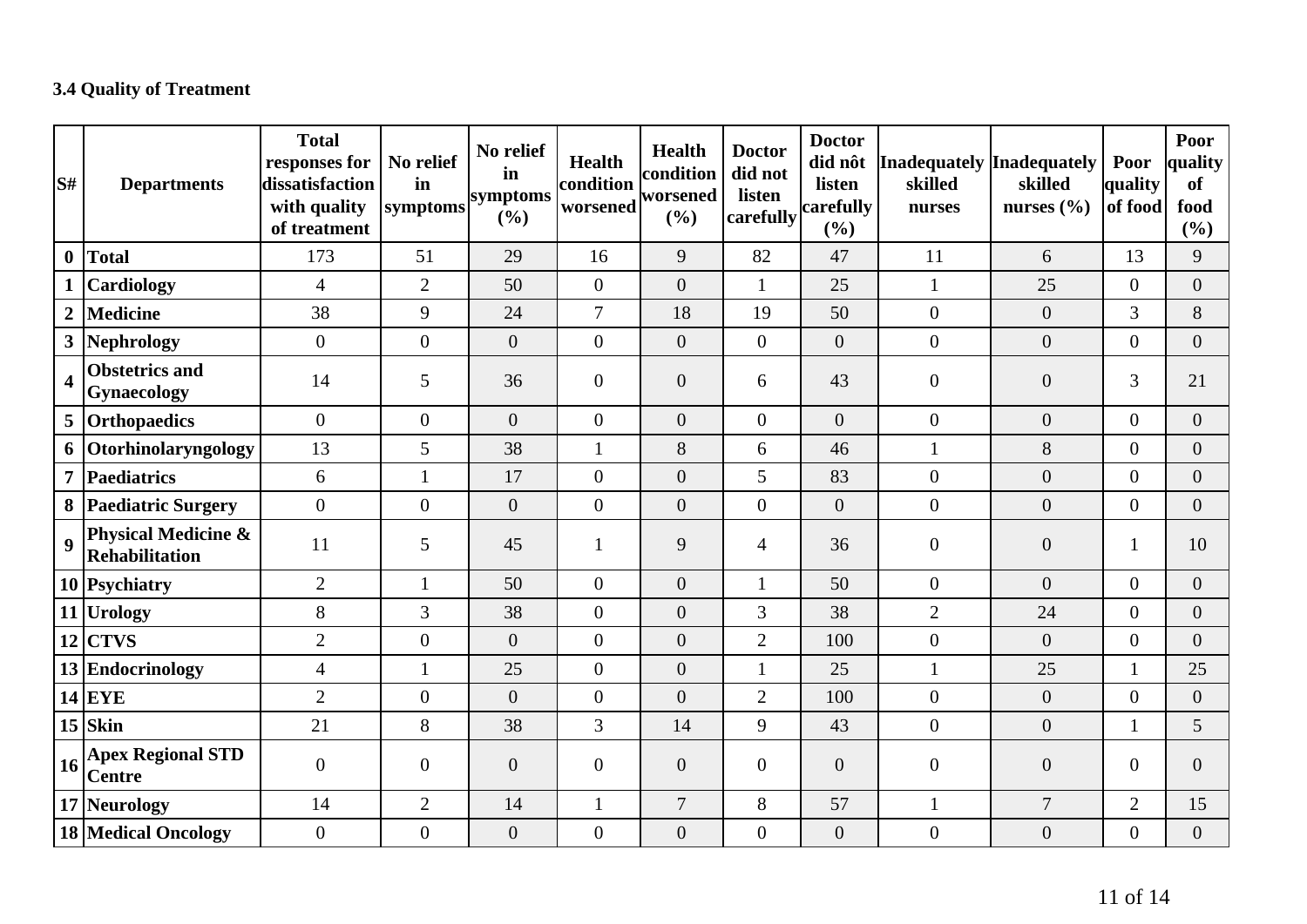| S# | <b>Departments</b>                                       | <b>Total</b><br>responses for<br>dissatisfaction<br>with quality<br>of treatment | No relief<br>in<br>symptoms | No relief<br>in<br>symptoms<br>(%) | <b>Health</b><br>condition<br>worsened | <b>Health</b><br>condition<br>worsened<br>$(\%)$ | <b>Doctor</b><br>did not<br>listen<br>carefully | <b>Doctor</b><br>did nôt<br>listen<br>carefully<br>$(\%)$ | Inadequately<br>skillednurses | <b>Inadequately</b><br>skilled<br>nurses $(\% )$ | Poor<br>quality<br>of food | Poor<br>quality<br>offood<br>(%) |
|----|----------------------------------------------------------|----------------------------------------------------------------------------------|-----------------------------|------------------------------------|----------------------------------------|--------------------------------------------------|-------------------------------------------------|-----------------------------------------------------------|-------------------------------|--------------------------------------------------|----------------------------|----------------------------------|
|    | 19 Cancer Surgery                                        | $\overline{0}$                                                                   | $\overline{0}$              | $\overline{0}$                     | $\overline{0}$                         | $\overline{0}$                                   | $\overline{0}$                                  | $\overline{0}$                                            | $\overline{0}$                | $\overline{0}$                                   | $\overline{0}$             | $\Omega$                         |
|    | 20 Neuro Surgery                                         |                                                                                  | $\overline{0}$              | $\overline{0}$                     | $\overline{0}$                         | $\overline{0}$                                   | $\overline{0}$                                  | $\overline{0}$                                            |                               | 100                                              | $\overline{0}$             | $\overline{0}$                   |
| 21 | Pulmonary, Critical<br>Case & Sleep                      | $\overline{0}$                                                                   | $\boldsymbol{0}$            | $\overline{0}$                     | $\overline{0}$                         | $\overline{0}$                                   | $\overline{0}$                                  | $\overline{0}$                                            | $\overline{0}$                | $\overline{0}$                                   | $\overline{0}$             | $\Omega$                         |
|    | Burns, Plastic &<br>22   Maxillofacial<br><b>Surgery</b> | $\overline{0}$                                                                   | $\mathbf{0}$                | $\mathbf{0}$                       | $\mathbf{0}$                           | $\overline{0}$                                   | $\overline{0}$                                  | $\overline{0}$                                            | $\overline{0}$                | $\overline{0}$                                   | $\overline{0}$             |                                  |
|    | 23 Palliative Pain Clinic                                | $\overline{0}$                                                                   | $\overline{0}$              | $\overline{0}$                     | $\overline{0}$                         | $\Omega$                                         | $\overline{0}$                                  | $\overline{0}$                                            | $\overline{0}$                | $\overline{0}$                                   | $\Omega$                   | $\Omega$                         |
|    | 24 General Surgery                                       | 17                                                                               | 5                           | 29                                 | $\overline{2}$                         | 12                                               | 7                                               | 41                                                        | $\overline{2}$                | 12                                               |                            | 6                                |
|    | 25 Radiotherapy                                          |                                                                                  | $\overline{0}$              | $\overline{0}$                     | $\overline{0}$                         | $\overline{0}$                                   |                                                 | 100                                                       | $\overline{0}$                | $\overline{0}$                                   | $\Omega$                   | $\Omega$                         |
|    | $26$ Dept-41                                             | $\overline{0}$                                                                   | $\overline{0}$              | $\overline{0}$                     | $\overline{0}$                         | $\overline{0}$                                   | $\Omega$                                        | $\overline{0}$                                            | $\overline{0}$                | $\overline{0}$                                   | $\Omega$                   | $\Omega$                         |
|    | $27$ Dept-60                                             | $\overline{0}$                                                                   | $\boldsymbol{0}$            | $\overline{0}$                     | $\overline{0}$                         | $\overline{0}$                                   | $\overline{0}$                                  | $\overline{0}$                                            | $\overline{0}$                | $\overline{0}$                                   | $\Omega$                   | $\Omega$                         |
|    | $28$ Dept-87                                             | 15                                                                               | $\overline{4}$              | 27                                 |                                        | $\overline{7}$                                   | 7                                               | 47                                                        | $\overline{2}$                | 13                                               |                            | 6                                |
|    | $29$ Dept-88                                             | $\overline{0}$                                                                   | $\boldsymbol{0}$            | $\overline{0}$                     | $\overline{0}$                         | $\overline{0}$                                   | $\overline{0}$                                  | $\overline{0}$                                            | $\overline{0}$                | $\overline{0}$                                   | $\theta$                   | $\Omega$                         |
|    | 30   Dept-91                                             | $\theta$                                                                         | $\overline{0}$              | $\overline{0}$                     | $\overline{0}$                         | $\overline{0}$                                   | $\overline{0}$                                  | $\overline{0}$                                            | $\overline{0}$                | $\overline{0}$                                   | $\overline{0}$             | $\overline{0}$                   |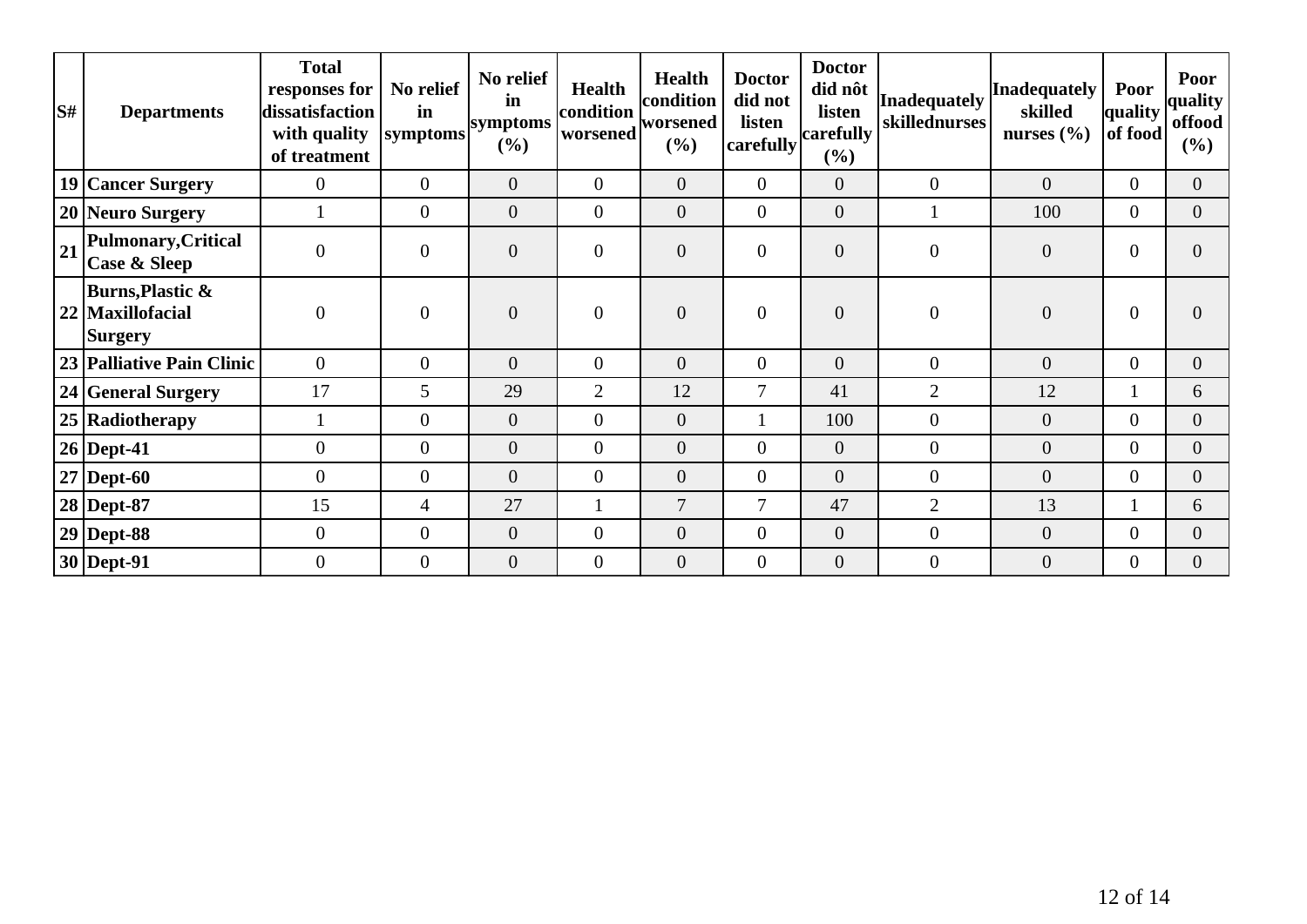#### **3.5 Other Reasons**

| lS#                     | <b>Departments</b>                                               | <b>Total</b><br>responses<br>for dis-<br>satisfaction<br>with other<br>reasons | Long<br>waiting<br>time | Long<br>time<br>(%) | waiting Inadequate<br>information | <b>Inadequate</b><br>information<br>(%) | Lack of<br>amenities | <b>Lack of</b><br><b>amenities</b><br>(%) | Lack<br>of<br>support | Lack<br>of<br>(%) | Over<br>support crowding | Over<br>crowding<br>(%) | Any<br>other   | Any<br>other<br>(%) |
|-------------------------|------------------------------------------------------------------|--------------------------------------------------------------------------------|-------------------------|---------------------|-----------------------------------|-----------------------------------------|----------------------|-------------------------------------------|-----------------------|-------------------|--------------------------|-------------------------|----------------|---------------------|
| $\bf{0}$                | Total                                                            | 553                                                                            | 239                     | 43                  | 43                                | 8                                       | 37                   | $\overline{7}$                            | 27                    | 5                 | 114                      | 21                      | 93             | 16                  |
|                         | <b>Cardiology</b>                                                | 13                                                                             | $\overline{7}$          | 54                  | $\mathbf{1}$                      | 8                                       | $\boldsymbol{0}$     | $\boldsymbol{0}$                          | $\mathbf{1}$          | 8                 | 3                        | 23                      | $\mathbf{1}$   | $\overline{7}$      |
| $\overline{2}$          | <b>Medicine</b>                                                  | 117                                                                            | 55                      | 47                  | $\overline{7}$                    | 6                                       | 6                    | $5\overline{)}$                           | 3                     | 3                 | 28                       | 24                      | 18             | 15                  |
|                         | 3 Nephrology                                                     | 6                                                                              | $\overline{3}$          | 50                  | $\mathbf 1$                       | 17                                      | $\overline{0}$       | $\overline{0}$                            | $\overline{0}$        | $\overline{0}$    | $\overline{0}$           | $\overline{0}$          | $\overline{2}$ | 33                  |
| $\overline{\mathbf{4}}$ | <b>Obstetrics and</b><br>Gynaecology                             | 40                                                                             | 17                      | 43                  | 3                                 | $8\,$                                   | $\mathbf{1}$         | 3                                         | $\overline{2}$        | 5                 | 11                       | 28                      | 6              | 13                  |
| 5                       | <b>Orthopaedics</b>                                              | $\overline{0}$                                                                 | $\overline{0}$          | $\overline{0}$      | $\boldsymbol{0}$                  | $\mathbf{0}$                            | $\overline{0}$       | $\overline{0}$                            | $\overline{0}$        | $\overline{0}$    | $\overline{0}$           | $\overline{0}$          | $\overline{0}$ | $\overline{0}$      |
|                         | 6 Otorhinolaryngology                                            | 28                                                                             | 13                      | 46                  | $\mathbf{1}$                      | $\overline{4}$                          | $\boldsymbol{0}$     | $\overline{0}$                            | $\overline{2}$        | $\overline{7}$    | $\overline{4}$           | 14                      | 8              | 29                  |
| $\overline{7}$          | Paediatrics                                                      | 30                                                                             | 11                      | 37                  | 3                                 | 10                                      | $\overline{4}$       | 13                                        | $\overline{2}$        | $\overline{7}$    | 5                        | 17                      | 5              | 16                  |
|                         | 8 Paediatric Surgery                                             | $\overline{7}$                                                                 | $\overline{3}$          | 43                  | $\overline{0}$                    | $\mathbf{0}$                            | $\overline{0}$       | $\overline{0}$                            | $\overline{0}$        | $\boldsymbol{0}$  | $\overline{3}$           | 43                      | $\mathbf{1}$   | 14                  |
| $\boldsymbol{9}$        | <b>Physical Medicine</b><br>& Rehabilitation                     | 36                                                                             | 12                      | 33                  | $\mathbf{1}$                      | 3                                       | 6                    | 17                                        | $\overline{4}$        | 11                | 9                        | 25                      | $\overline{4}$ | 11                  |
|                         | 10 Psychiatry                                                    | 11                                                                             | 5                       | 45                  | $\boldsymbol{0}$                  | $\mathbf{0}$                            | $\mathbf{1}$         | 9                                         | 1                     | 9                 | $\overline{2}$           | 18                      | $\overline{2}$ | 19                  |
|                         | 11 Urology                                                       | 25                                                                             | 10                      | 40                  | $\mathbf{1}$                      | $\overline{4}$                          | $\overline{4}$       | 16                                        | 1                     | $\overline{4}$    | 5                        | 20                      | $\overline{4}$ | 16                  |
|                         | $12$ CTVS                                                        | $\overline{2}$                                                                 | 1                       | 50                  | $\overline{0}$                    | $\boldsymbol{0}$                        | $\boldsymbol{0}$     | $\overline{0}$                            | $\overline{0}$        | $\overline{0}$    | $\overline{0}$           | $\overline{0}$          | $\mathbf{1}$   | 50                  |
|                         | 13 Endocrinology                                                 | 23                                                                             | 9                       | 39                  | $\mathbf{1}$                      | $\overline{4}$                          | $\mathfrak{Z}$       | 13                                        | 1                     | $\overline{4}$    | $\overline{7}$           | 30                      | $\overline{2}$ | 10                  |
|                         | $14$ EYE                                                         | 26                                                                             | 11                      | 42                  | 3                                 | 12                                      | $\overline{2}$       | 8                                         | 3                     | 12                | $\mathbf{1}$             | $\overline{4}$          | 6              | 22                  |
|                         | $15$ Skin                                                        | 65                                                                             | 32                      | 49                  | 8                                 | 12                                      | $\overline{2}$       | 3                                         | $\overline{0}$        | $\overline{0}$    | 12                       | 18                      | 11             | 18                  |
|                         | $\left  \frac{16}{6} \right $ Apex Regional STD<br><b>Centre</b> | $\overline{0}$                                                                 | $\overline{0}$          | $\overline{0}$      | $\boldsymbol{0}$                  | $\overline{0}$                          | $\overline{0}$       | $\overline{0}$                            | $\overline{0}$        | $\overline{0}$    | $\overline{0}$           | $\overline{0}$          | $\overline{0}$ | $\overline{0}$      |
|                         | 17 Neurology                                                     | 29                                                                             | 13                      | 45                  | 3                                 | 10                                      | $\mathbf{1}$         | 3                                         | 1                     | 3                 | 8                        | 28                      | $\overline{3}$ | 11                  |
|                         | <b>18 Medical Oncology</b>                                       | $\overline{0}$                                                                 | $\overline{0}$          | $\overline{0}$      | $\boldsymbol{0}$                  | $\mathbf{0}$                            | $\boldsymbol{0}$     | $\overline{0}$                            | $\overline{0}$        | $\boldsymbol{0}$  | $\overline{0}$           | $\overline{0}$          | $\overline{0}$ | $\overline{0}$      |